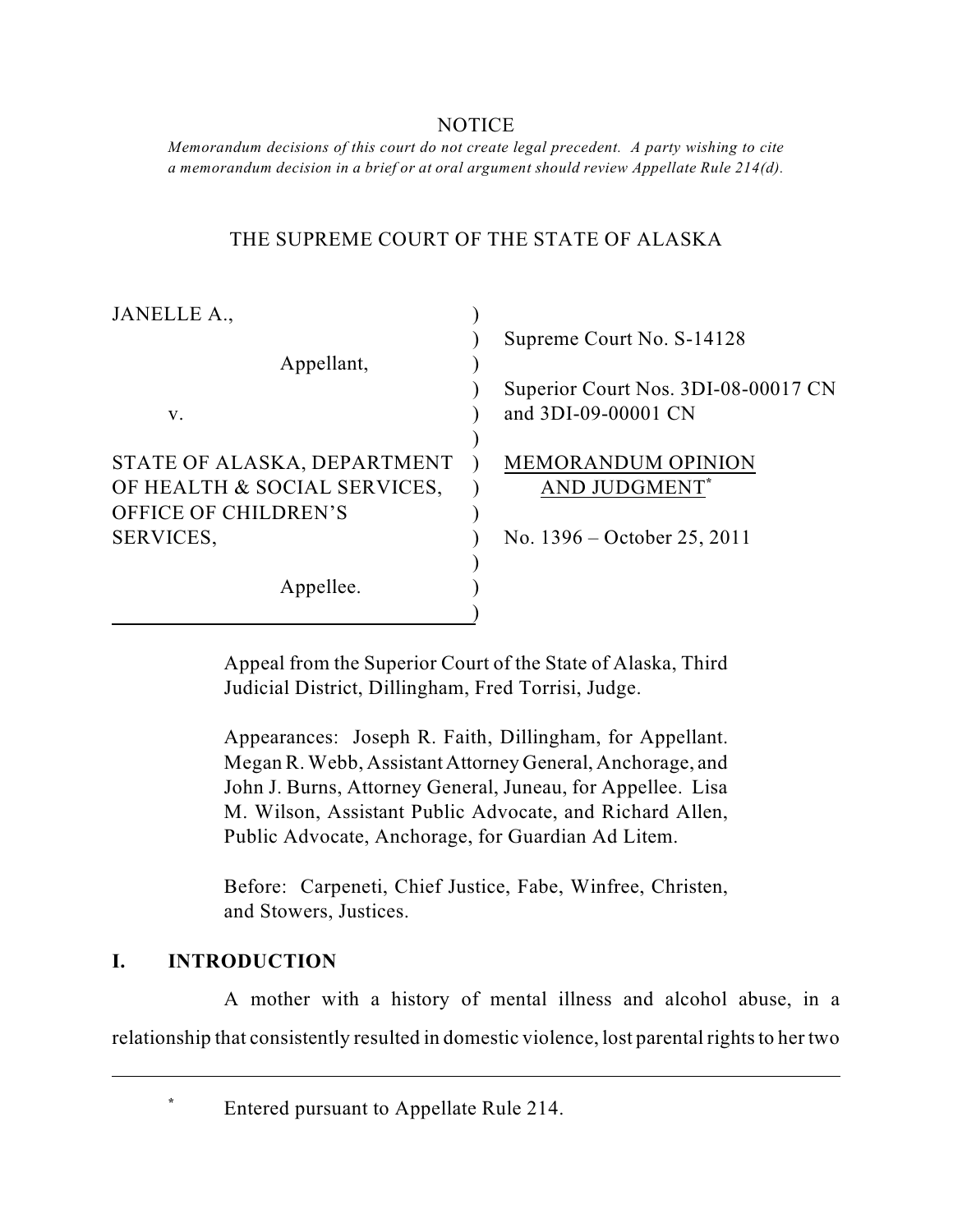young children. The mother appeals the superior court's ruling that the Office of services and the court's admission of a report of a psychological evaluation. Because the the mother waived her objection to the admission of the psychological evaluation report, Children's Services (OCS) made active efforts to provide remedial and rehabilitative evidence supports the superior court's finding that OCS made active efforts, and because we affirm the superior court's order terminating her parental rights.

# **II. FACTS AND PROCEEDINGS**

## **A. Facts**

 Janelle and Alfred are the parents of two children: Rosie and Alfie.**<sup>1</sup>** They all live in Dillingham.

Janelle faced numerous difficulties growing up. She began receiving outpatient counseling at Bristol Bay Counseling Center (Counseling Center) in 2003, but the Counseling Center later reported that Janelle "has had difficulty attending consistently and usually does not complete a course of treatment." In May 2003, while she was a teenager, Janelle refused to eat and was taken to Providence Hospital. The staff there encouraged her to enter long-term residential care, but her family declined.

 December 2005. By January 2006 she was living with her boyfriend Alfred, reported Janelle dropped out of school at age 16. She was arrested for assault in cutting herself because of stress, and was taking medication for depression. Janelle continued to report suicidal inclinations through at least 2007.

 Janelle and Alfred had a daughter, Rosie, on February 12, 2007. That Graham, wrote that Janelle "has a history of inconsistent attendance and participation in month, Janelle's therapist at Bristol Bay Area Health Clinic (Health Clinic), Lauren

<sup>&</sup>lt;sup>1</sup> We use pseudonyms for all family members.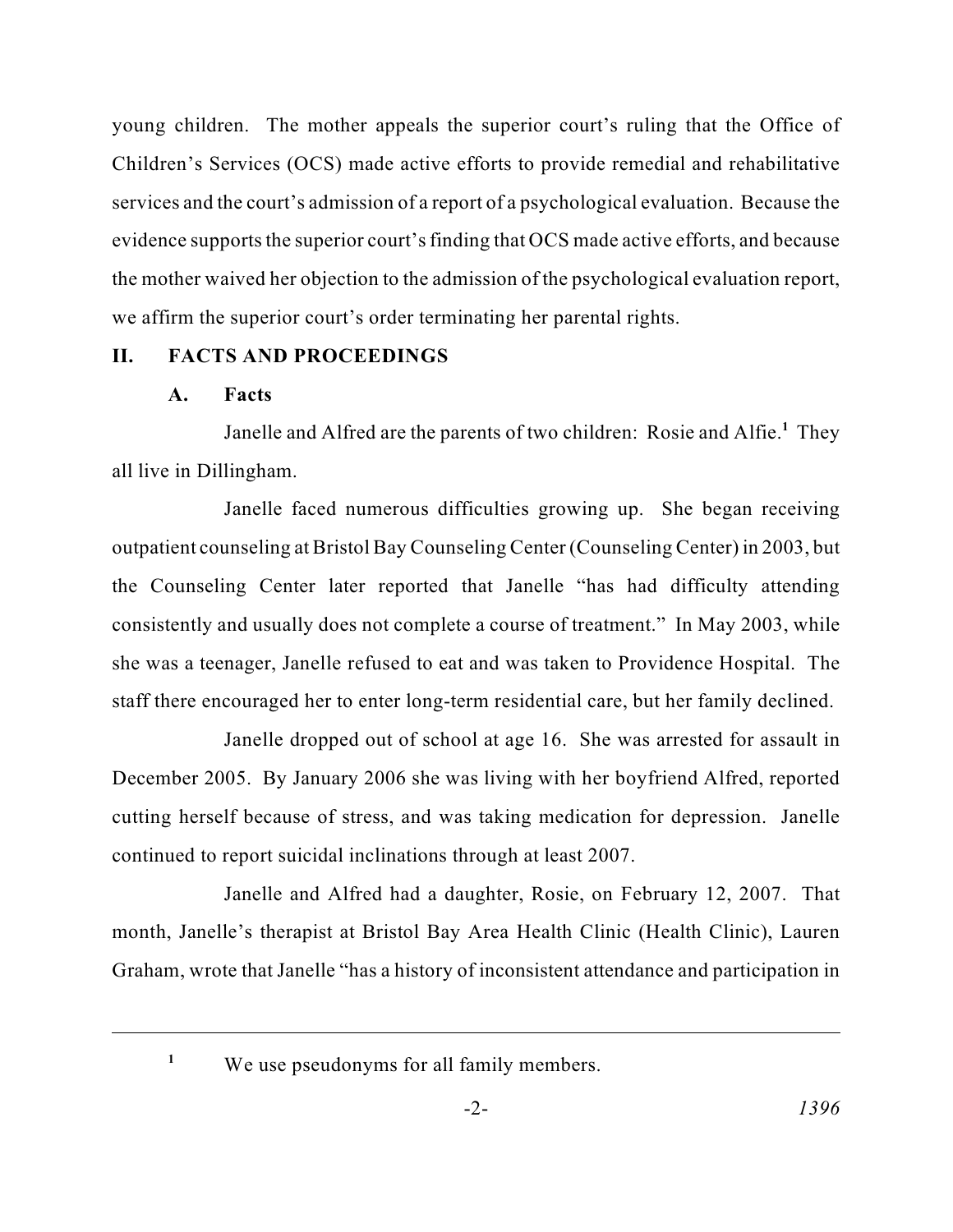counseling sessions, and will often drop out for months at a time with no continuity of care." She recommended Janelle undergo a psychiatric examination, but Janelle declined.

 premature in June 2008. Alfie was born with a partially developed lung, which resulted episodes of apnea over the prior four hours. The hospital admitted Alfie for monitoring. Janelle and Alfred then had a son, Alfie, who was born two months in numerous respiratory ailments. On October 31, 2008, Janelle brought Alfie to the hospital because he had a progressive cough over the last five days and had six or seven On November 2 the hospital called the police to escort Janelle out of the building. According to hospital notes, Alfred and Janelle began shouting about their personal possessions. The staff also noticed that the parents did not properly care for Alfie.

 safety concerns could be resolved. As part of the safety plan, Martinez referred Alfred OCS received a protective services report from the hospital on November 5. Case worker Antonio Martinez met with the parents and recommended formulating a safety plan. The plan was created on November 10 by the parents, tribal representatives, and the parents' extended families; it placed Alfie with his maternal aunt until OCS's and Janelle for substance abuse and mental health assessments.

 contact the Health Clinic. Lauren Graham reported that Janelle "has not been attending appointments regularly," and "[i]n the time that [she] has not been coming for Between September 23, 2008 and November 12, 2008, Janelle did not appointments, she lost [Denali Kidcare]/Medicaid, is no longer involved with [the Women, Infants, and Children Program], has been denied for benefits, and lost all the identification documentation that [the Health Clinic] had been able to renew." Graham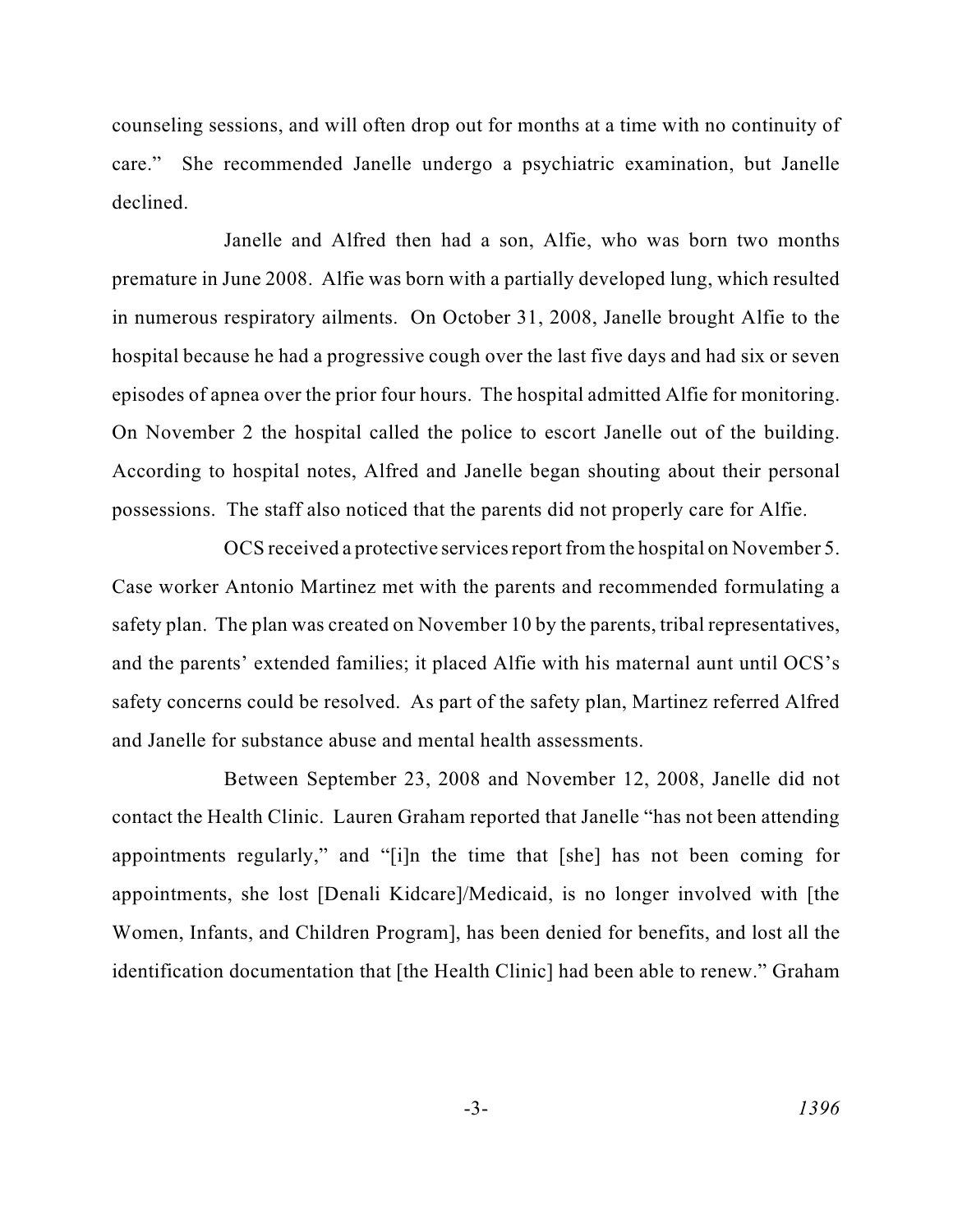once again recommended a psychiatric evaluation, but Janelle again declined. Janelle then stopped attending appointments.**<sup>2</sup>**

 On November 16, Janelle was arrested for assaulting Alfred and interfering with Alfred. On November 25, 2008, Janelle breached the safety plan by leaving her sister's house with both children and temporarily relocating to a shelter. At the shelter to care for her children. She left the shelter less than 11 hours after arriving and went to Martinez, who found Janelle at Alfred's home with the two children. Martinez observed that the parents had not been administering prescribed medication to Alfie, had not been custody of Alfie but left Rosie with her parents. Martinez testified that only Alfie was removed because OCS could only verify that Alfie was facing an imminent threat to his with arrest. She was released the same day on the condition that she not have contact Janelle was disruptive toward staff and other guests, played loud music, and neglected Alfred's home in violation of her conditions of release. The shelter staff notified properly hydrating him, and had not changed his soiled diapers. OCS took emergency safety.

 uncontrollably in front of the infant. Other things preoccupy her when she comes to see her son and she does not pick up on any of the baby's cues." Martinez also noticed that Martinez arranged semi-weekly visits between Janelle and Alfie in December 2008. These supervised visits lasted approximately an hour and a half. Martinez observed that Janelle "constantly fidgets with her cell phone and cries Janelle did not properly supervise or monitor Rosie, who ran throughout the OCS office. Martinez repeatedly reviewed the case plan with Janelle during these visits.

When Graham went on maternity leave, Janelle was reassigned to therapist Janet Cline. The parents' social worker, Debra Hallmark, testified that Janelle did not understand or connect with Cline and thus had a difficult time working with her. **2**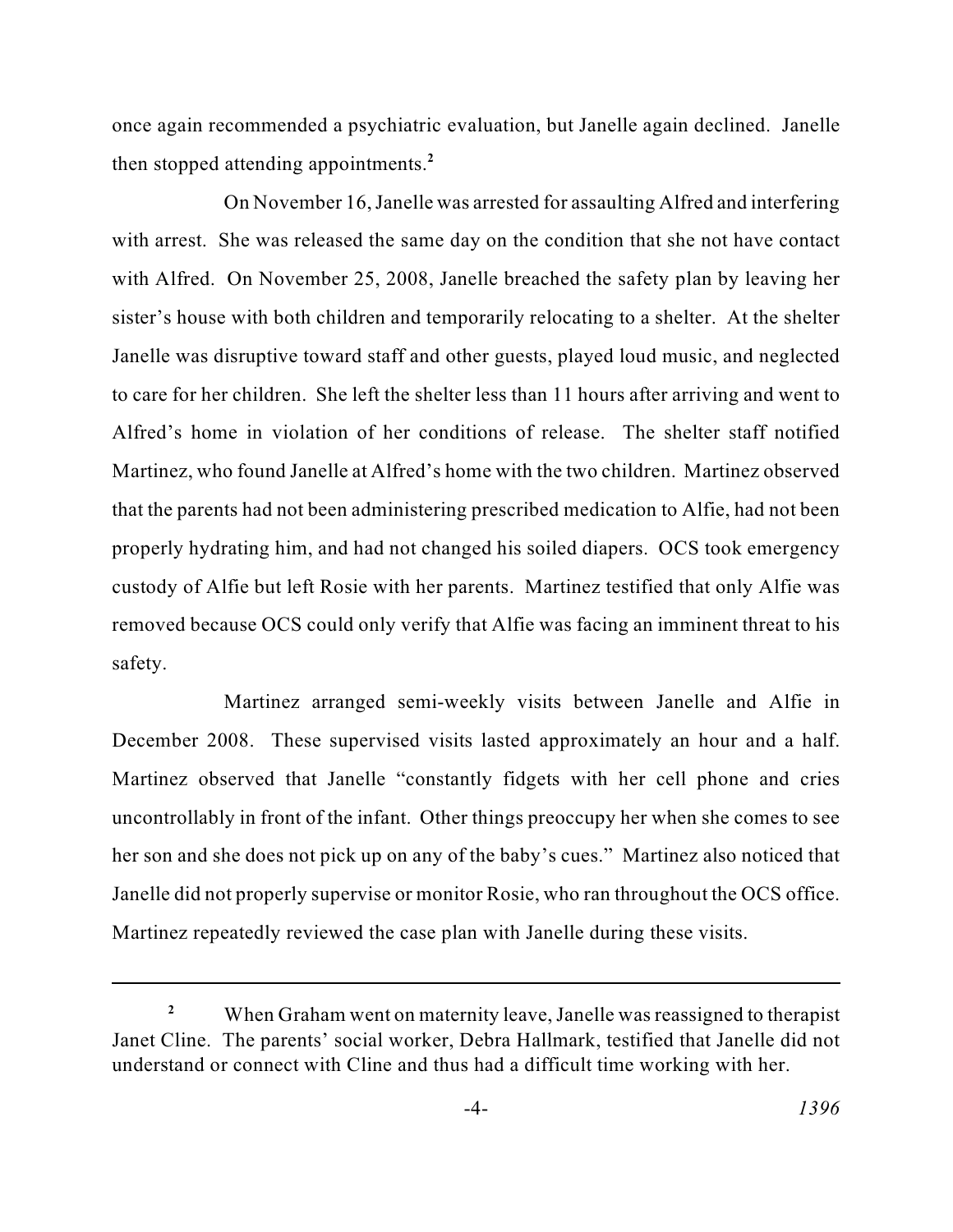On January 12, 2009, Janelle's therapist called OCS to report that she had not seen Janelle since November. Janelle told Martinez she missed the appointments because she could not remember to get to them. Martinez offered transportation, but Janelle declined. Martinez reminded Janelle to attend the sessions, but Janelle did not meet with her mental health therapist again until March 2009.**<sup>3</sup>**

 with the services provided to Alfie. Martinez recruited Chris Itumulria, the local Indian Child Welfare Act worker, to explain the plan to Janelle and Alfred. Martinez testified Itumulria privately explained to the parents what was in the plan, what they needed to Martinez created another case plan for Alfred and Janelle on January 21, 2009. Janelle, Alfred, the tribe, Martinez, Martinez's supervisor, and the parents' extended families were involved in developing the case plan. It listed concurrent goals of reunification and adoption. The plan required Janelle to participate in a mental health assessment, to be assessed for substance abuse, and to get involved that Itumulria asked him to leave the room, and that it was his understanding that do, and how he was willing to assist them in accomplishing those tasks.

 treatment." Janelle reported that she had been sober for between two and three years, but that she started using alcohol again in a binge fashion when she lost custody of her son. In April 2009 Lauren Graham updated Janelle's mental health assessment and performed a substance abuse assessment. The assessments explained that Janelle was "[s]elf-referred initially, but the Office of Children's Services is now mandating Janelle denied any current alcohol use. Graham diagnosed Janelle with depression,

 According to OCS, Janelle's history of attending mental health appointments was as follows: missed a session on 10/7/08; attended on 11/12/08; missed 1/14/09; cancelled on 2/10/09 and 2/17/09; arrived 45 minutes late on 3/2/09; missed 3/24/09 and 3/26/09; attended on 4/6/09, 4/14/09, 4/21/09, and 4/28/09. **3**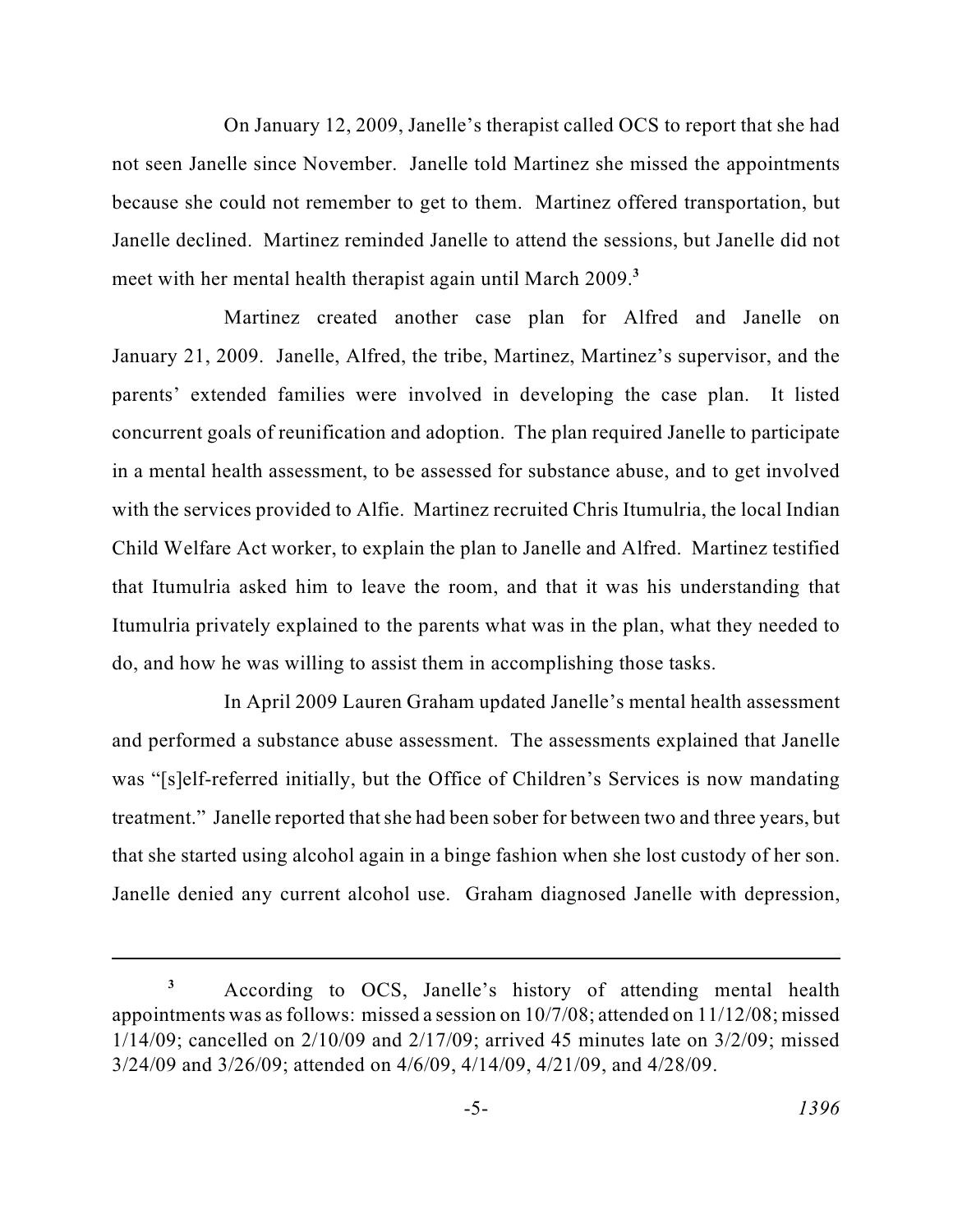multiple traumas as a youth. She recommended that Janelle undergo numerous services, family therapy, group therapy, crisis services, and a psychiatric evaluation. Given excessively" after OCS took custody of Alfie, Graham also recommended six outpatient anxiety, and possible post-traumatic stress disorder resulting from the experience of including individual outpatient therapy focusing on her depression and sobriety support, Janelle's "week and a half period of time when she was drinking and partying sessions for co-occurring issues, combined with regular outpatient sessions.

On April 19, 2009, the Counseling Center informed OCS that Janelle had missed a scheduled psychological assessment. Because Janelle missed multiple assessment appointments without a valid reason, the Counseling Center refused to schedule any more assessments for her.

 assessment as part of Graham's April 2009 mental health assessment, but that Janelle did have a drinking problem. Hallmark testified that Janelle later admitted that she did have a drinking problem and she agreed to another alcohol assessment so she could get a recommendation for residential treatment. Janelle's June 2009 case plan reflected that she needed a substance abuse assessment. Hallmark continued to review Janelle's case Martinez left Dillingham in May 2009 and Debra Hallmark took over as the parents' social worker. Hallmark discussed the parents' case plan with them and identified what parts had yet to be performed. She also created a new case plan for Janelle on June 8. Hallmark discovered that Janelle had completed an alcohol not receive any alcohol recommendations because Janelle had told Graham she did not plan with her every time Janelle came for visitation with the children.

 going monitoring." OCS's emergency petition explained that Janelle and Alfred were In June 2009 OCS took emergency custody of Rosie because it could "no longer be assured [of Rosie's] safety in spite of having a safety plan in place with on-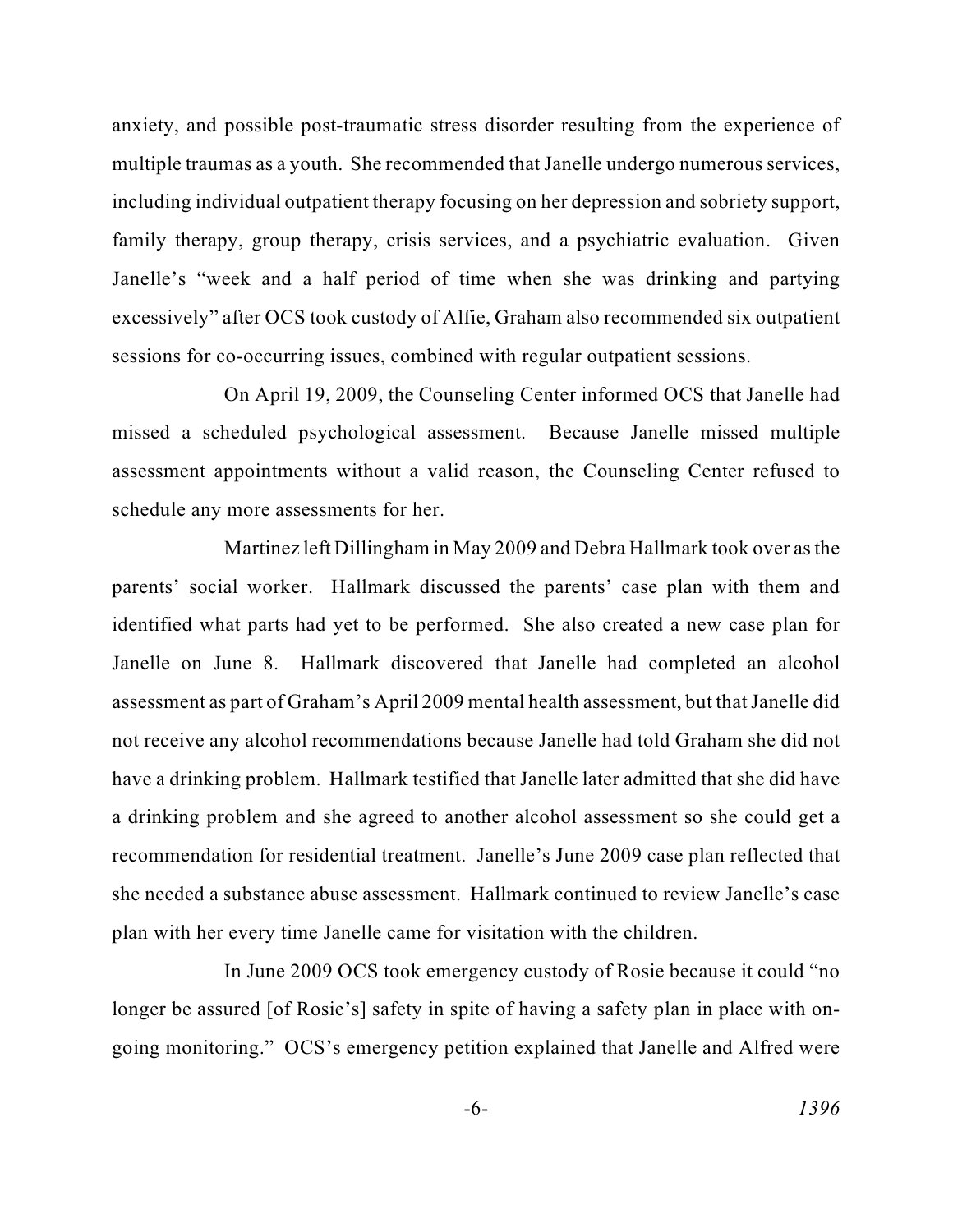homeless, their whereabouts were unknown, and there were reports of on-going arguing, fighting, and physical assault between Alfred, Janelle, and Alfred's father in Rosie's presence.

 contest whether or not Faith opposed the evaluation during their conversation, but Faith encouraged Noteboom to file a motion to which he would respond. Faith spoke with information. Hallmark gave Faith the evaluator's name — Dr. Bock — and telephone number. Hallmark stated in an affidavit that she also told Faith the evaluation dates, but Faith disputed this. The record shows that Faith spoke with Dr. Bock's office about the Around August 2009 Graham recommended that Janelle undergo a psychological evaluation. Assistant attorney general David Noteboom called Janelle's counsel, Joe Faith, to ask permission to perform the evaluation. Faith and Noteboom Hallmark to find out the purpose of the evaluation and to get the evaluator's contact evaluation on August 19, but the contents of that discussion were not memorialized. Noteboom subsequently filed a motion to order the psychological evaluation. Though the guardian ad litem filed a non-opposition, Faith did not respond. He later conceded this was due to his own "oversight."

 works, to Dillingham to perform the evaluation. According to Hallmark, Bock said she prefer to schedule the evaluation on a Sunday and Monday to minimize the time taken Hallmark arranged for Dr. Bock to travel from Kenai, where she lives and needed two days to do the evaluation, that she had Mondays off, and that she would out of her work week and to minimize the disruption to her other clients. The evaluation was scheduled for Sunday, September 20 and Monday, September 21, though the court had not yet ruled on the State's unopposed motion.

 On September 20, 2009, Hallmark went to pick up Janelle for the evaluation. Janelle was asleep when Hallmark arrived, so Hallmark woke her and told

$$
-7 - 1396
$$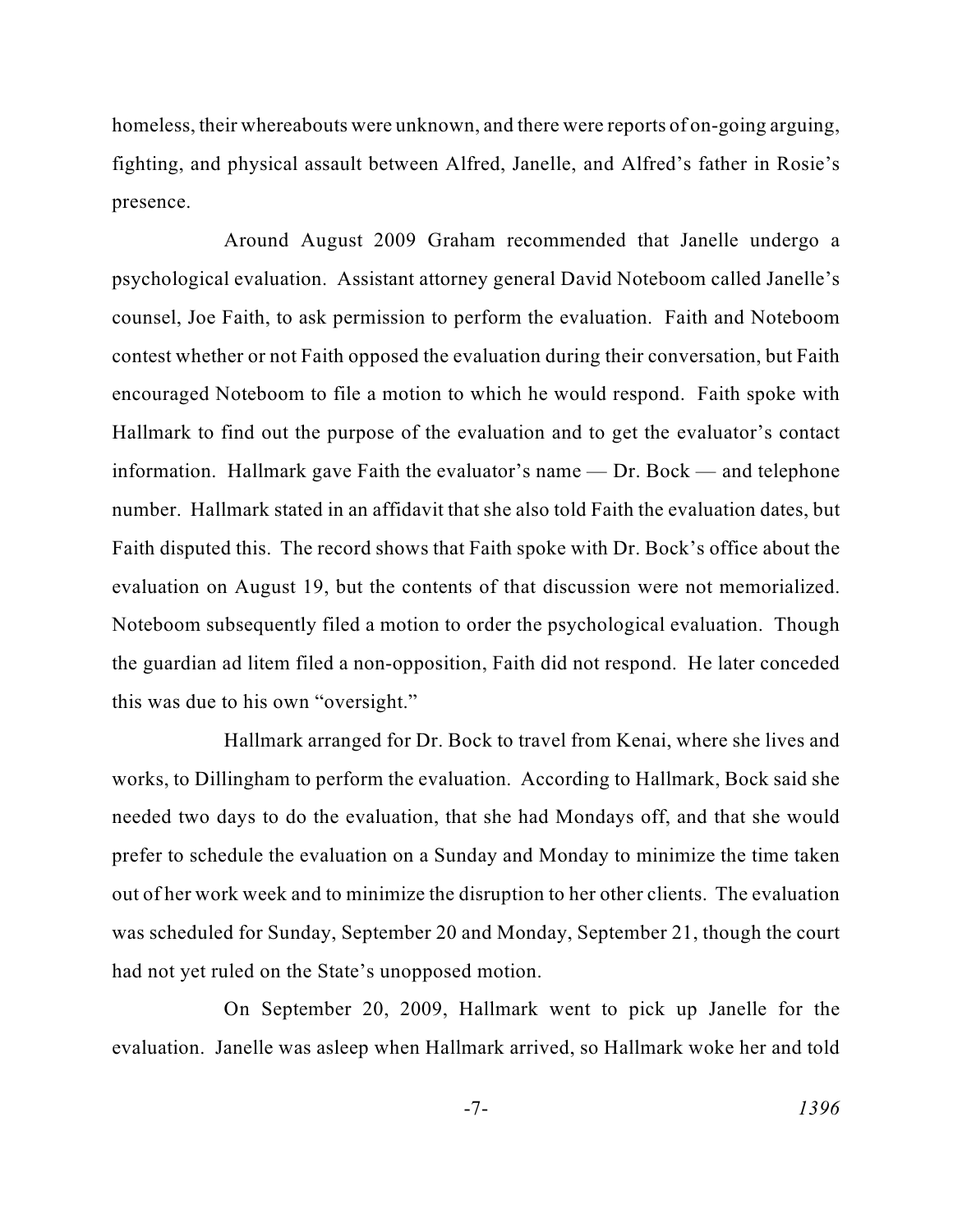her to be ready in 45 minutes. Janelle was still asleep when Hallmark returned 45 minutes later. Hallmark woke her again and took her to the evaluation. Janelle's counsel was not present.

 The next day, Hallmark went to pick up Janelle for the second day of the had several telephone conversations that caused Janelle to become upset and leave the evaluation early. She received a telephone call from Alfred partway through the the evaluation. Both Dr. Bock and Hallmark tried to get Janelle to come back to finish evaluation. Hallmark found Janelle in tears; Janelle later said she was upset because Alfred had been belittling her and calling her "worthless." Janelle went to the evaluation, but she appeared to be distracted. During the evaluation Janelle and Alfred evaluation informing her that he was entering residential treatment that day. Dr. Bock testified that Janelle left, in part, because she wanted to see Alfred before he entered treatment. But Janelle later testified that she left because she did not want to continue the evaluation, but they were not successful.

 undergo a psychological assessment. The order did not specify the date, time, place, or On September 22, the court granted OCS's motion requiring Janelle to name of the evaluator. Janelle's counsel filed a motion for reconsideration two days later seeking exclusion of evidence of the September 20 evaluation because it was performed while OCS's motion was pending and because Janelle's counsel was not present during the evaluation.

 court decided to admit the evaluation, explaining: "[I]f we go to a contested hearing and The superior court held a hearing on Janelle's motion on October 14. The somebody needs to put on an expert to say . . . why it was invalid or biased in some way, that's fine. I'm just going to assume until I'm shown otherwise that it was professionally done and that it would be of some assistance."

$$
-8-
$$

-8- *1396*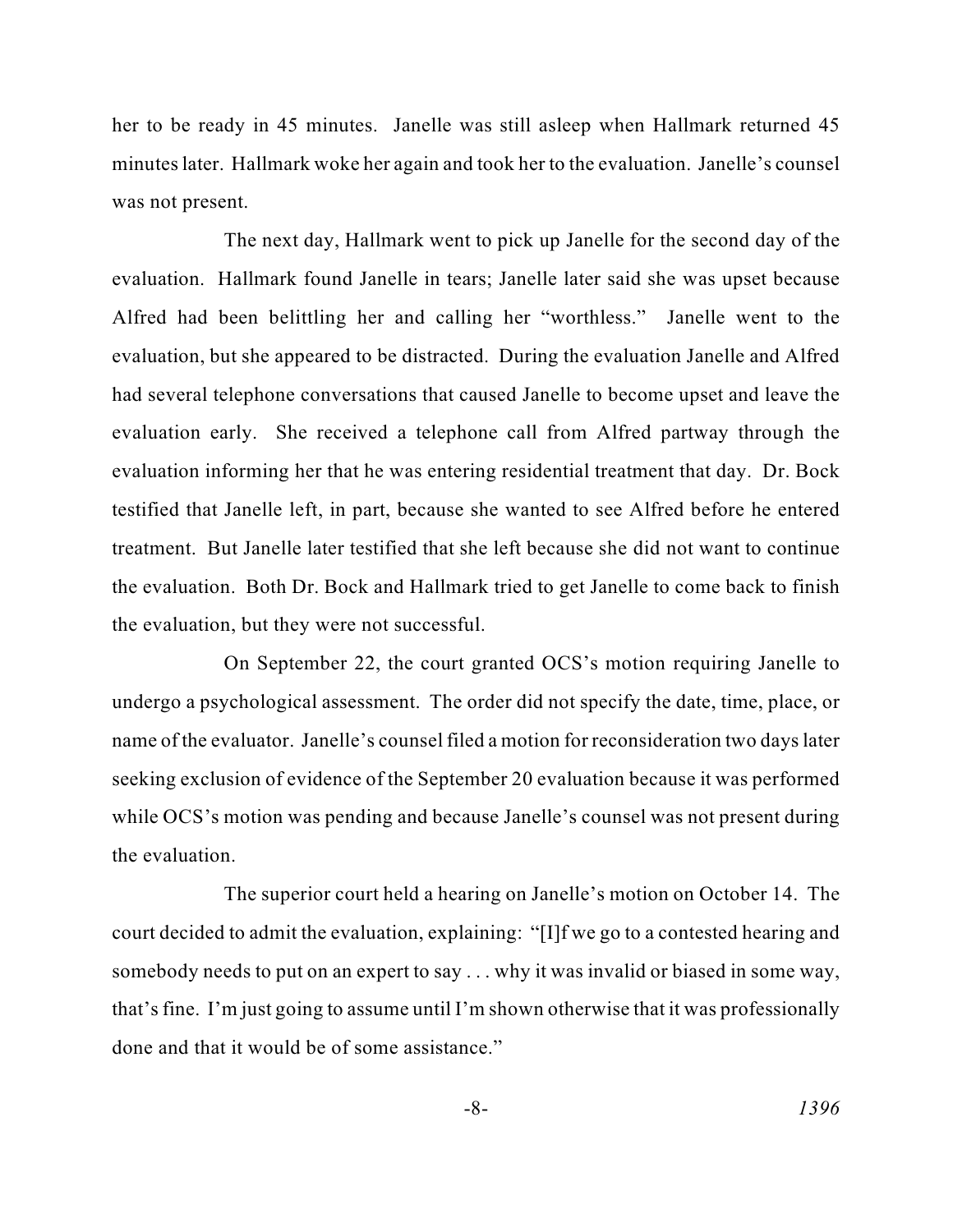traumatic stress disorder, depression in the form of dysthymic disorder,<sup>4</sup> alcohol abuse Dr. Bock's report was issued in late October 2009. The report was based on Dr. Bock's meetings with Janelle, as well as court records, prior assessments, and treatment plans from the Counseling Center. Dr. Bock diagnosed Janelle with postwith sustained remission, a learning disorder, and dependent personality disorder. Dr. Bock also testified that Janelle suffered from serious emotional disturbance.

 that Janelle "wants to get into a long-term residential treatment program in Anchorage or two later, Janelle said that she had lost the paperwork, so Hallmark got another copy, helped her complete it, and submitted it to Clitheroe. On March 11 Janelle told Hallmark Janelle completed a substance abuse assessment at Jake's Place on January 21, 2010. Jake's Place recommended Level III.5 residential treatment with a mental health component. Janelle's counsel sent a letter to OCS five days later stating . . . as soon as possible." After receiving the substance abuse assessment from Jake's Place, Hallmark obtained the paperwork for Janelle to enter residential treatment at Clitheroe Center in Anchorage and gave the paperwork to Janelle to complete. A week she missed another appointment for a mental health assessment because she had overslept. Hallmark suggested Janelle reschedule, but Janelle did not do so.

 termination of parental rights on March 12, 2010. On March 15, Hallmark again asked Janelle to would reschedule the appointment for her mental health assessment. Janelle The Department of Health and Social Services filed a petition for said she would, but she did not do so until August 2010.

 **<sup>4</sup>***Dorland's Illustrated Medical Dictionary* defines "dysthymia" as "a mood disorder characterized by depressed feeling . . . and loss of interest or pleasure in one's usual activities and in which the associated symptoms have persisted for more than two years but are not severe enough to meet the criteria for major depression." DORLAND'S ILLUSTRATED MEDICAL DICTIONARY 519 (28th ed. 1994).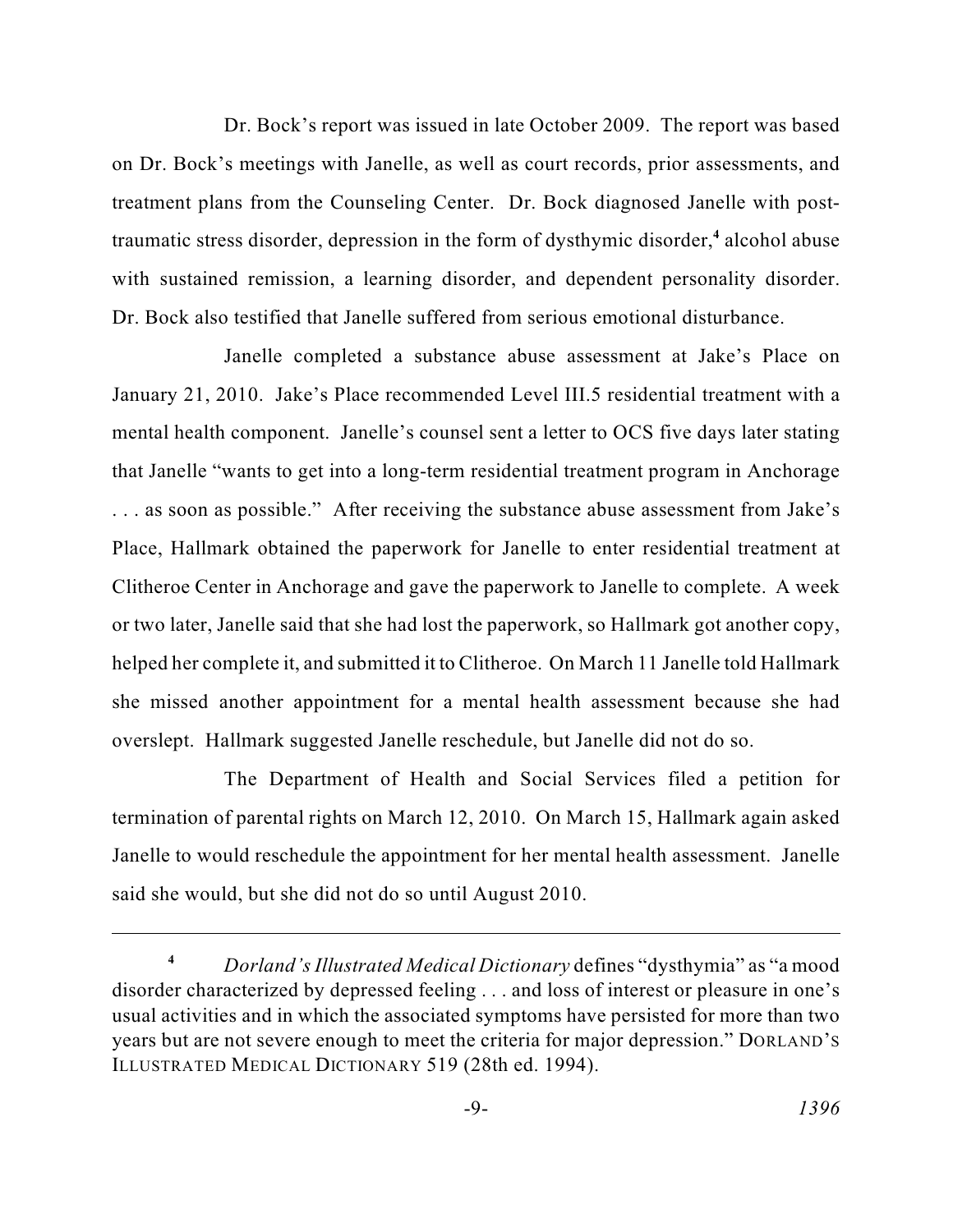In May 2010 Clitheroe changed the recommended treatment for Janelle to physically fit for the facility, a mental health release saying she was not suicidal, and a Emotional/Behavioral or Cognitive Conditions and Complications Level III.1 because Janelle "does not seem to require Level III.5 services in this area. The client is reported to be medically stable and on medication for depression and anxiety." But Clitheroe's recommendation also stated that Janelle "must be medically cleared before entering treatment." Clitheroe required that Janelle obtain a medical release verifying she was tuberculosis screening test before entering the treatment facility. Hallmark made sure Janelle called Clitheroe every week to keep a bed available while Janelle obtained the necessary releases.

 Hallmark created a new case plan for Janelle in June 2010 and OCS made an appointment for Janelle to see Dr. Ozer — a psychiatrist who visits Dillingham every appointment with Dr. Ozer. On August 16 Janelle's counsel obtained a status report for Clitheroe from the Counseling Center; it verified that Janelle was sufficiently stable to enter long-term residential treatment. This report was given to OCS the morning of the termination trial. By the time of the termination trial, Janelle still had not obtained the three to four months — for possible medication management. Janelle missed the medical release needed to enter Clitheroe.

# **B. Proceedings**

 The superior court offered the parties numerous dates for the termination trial, but none of the dates available on the superior court's calendar were convenient for the parties and their counsel. As a result, the superior court referred the matter to Master Brice, who presided over the termination trial on August 16 and 17, 2010.<sup>5</sup> Dr. Bock,

 Although neither party raised the issue, we take this opportunity to reiterate (continued...) **5**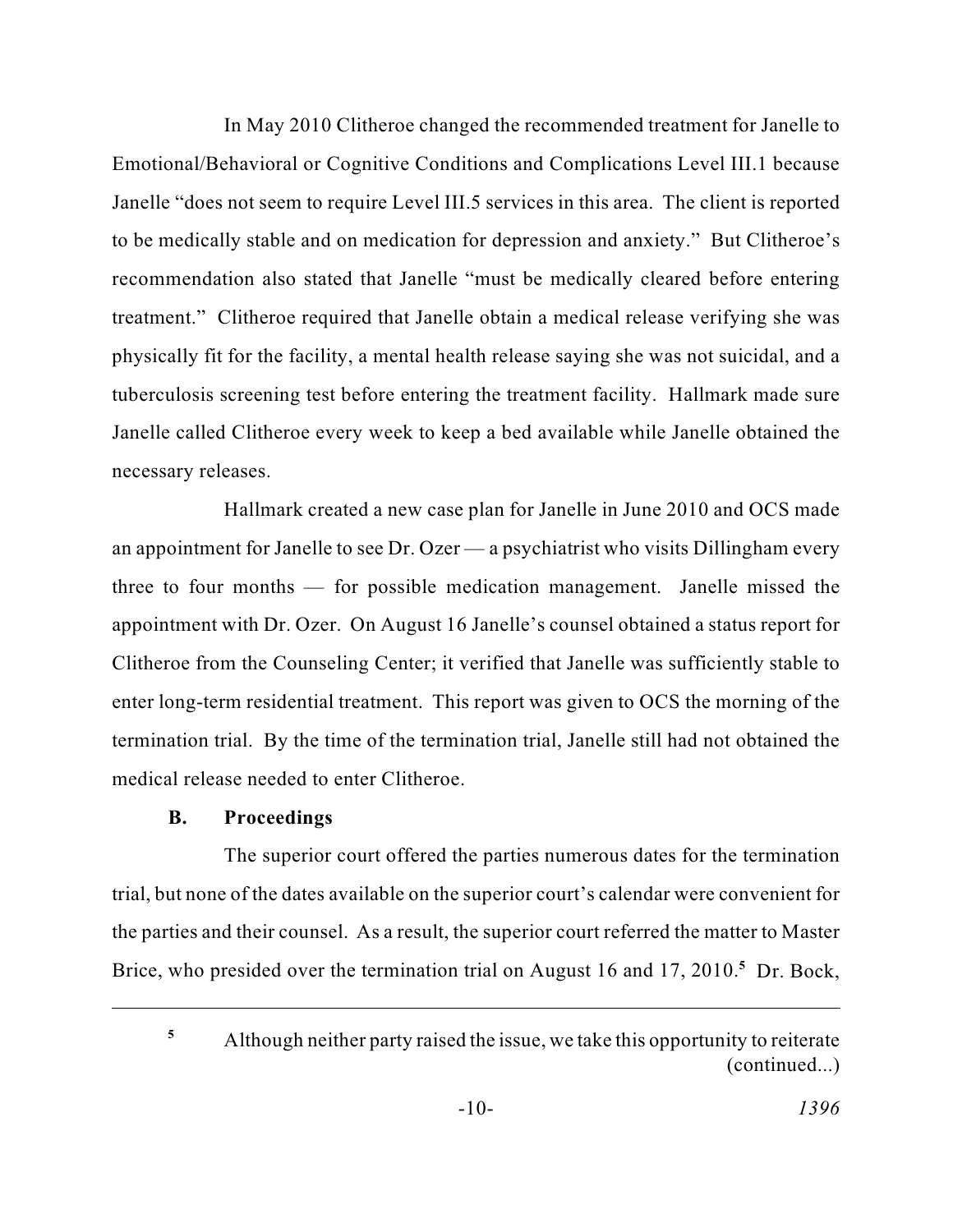Martinez, Hallmark, Janelle, and Alfred testified at the termination trial. Master Brice issued his recommendation on October 29. It concluded that the evidence supported Dr. Bock's opinion that Janelle lacked the "emotional capability, judgment, and selfawareness necessary" to effectively parent her children. It also found that:

> relationship with [Alfred], and those can largely be placed at his feet. Many others, however, are of her own making, and Many of [Janelle's] problems are due to her dysfunctional rather than taking responsibility for them she blames them on others (primarily OCS, and her various counselors, but others as well, such as [the shelter staff] and relatives). Her apparent inability to function without [Alfred] or to acknowledge the importance of learning to do so is not helpful to her cause.

 Master Brice concluded: "It would be helpful to know what further steps [Janelle] has on state efforts to find new adoptive parents." He recommended holding the petition in adoptive parents. But Master Brice also concluded that the State met its burden of proof taken with respect to Clithero[e] since trial. It would also be helpful to know the status abeyance if Janelle had entered residential therapy or arranged to enter residential treatment in the near future, *and* if no progress had been made in finding suitable for termination. Neither party filed an objection to the Master's recommendation or requested more time to do so.

**<sup>5</sup>** (...continued)

 where, as here, there are calendaring conflicts for the superior court or parties. Although Alaska Child in Need of Aid Rule 4 permits the presiding judge to appoint a standing emphasize this point, we recently amended CINA Rule 4(b)(3) so that it now expressly that our rules do not permit referral of a termination trial to a standing master, even master to conduct the CINA proceedings listed in subparagraph (b)(2) of the rule, termination trials are not among the proceedings listed in subparagraph (b)(2). To provides that "[t]ermination trials may not be referred to a master."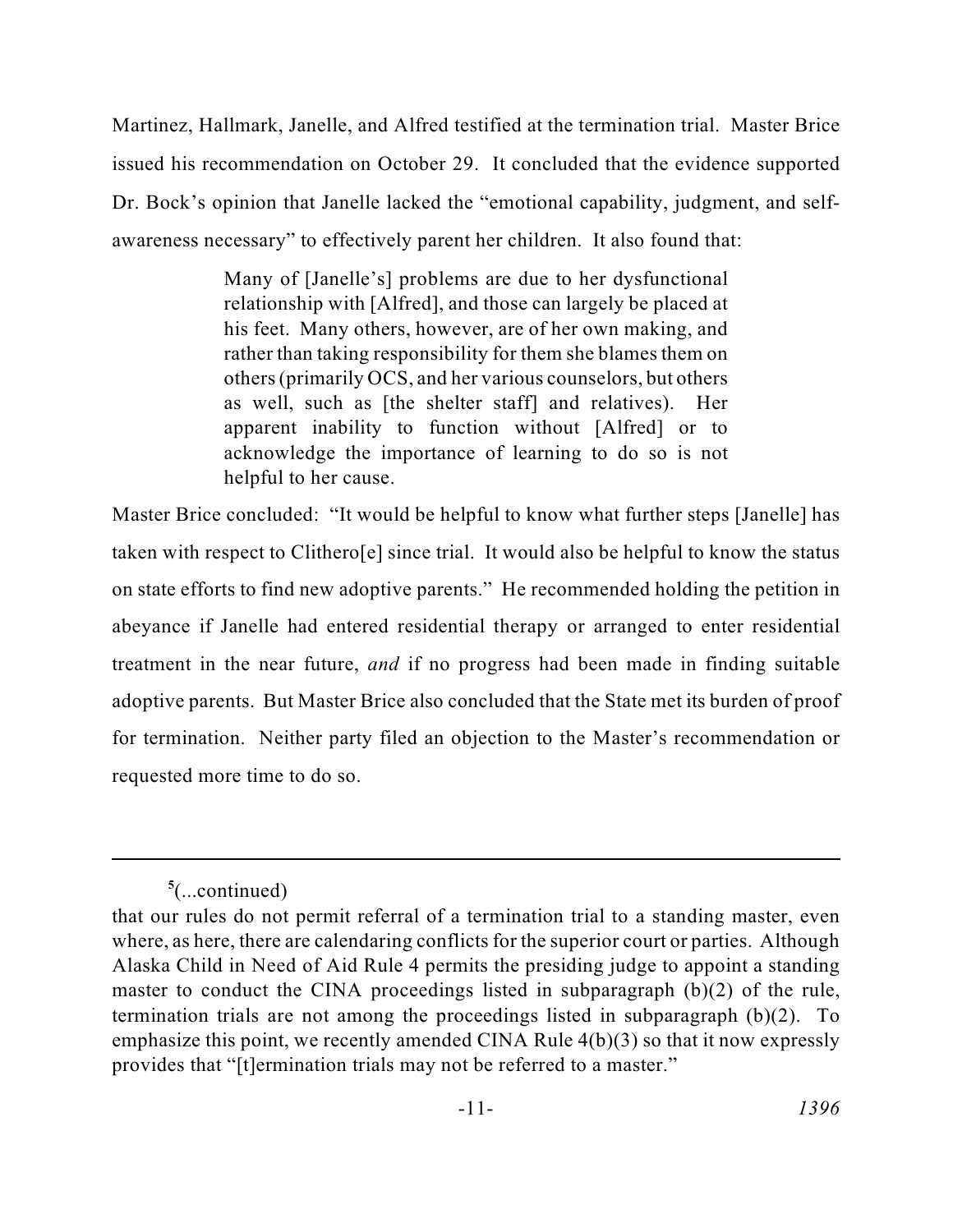Hallmark testified extensively about her efforts to encourage both parents to continue to travel to Dillingham for two days," that Hallmark tried to get Janelle to attend the from the beginning to follow their plans. The superior court concluded that Rosie and (domestic violence), (10) (substance abuse), and (11) (mental illness). The court made The superior court independently reviewed the record and issued its findings and conclusions on November 9, 2010. The superior court found that "Deb attend mental health counseling," that "OCS located [a psychologist] who was able to psychological examination, that Hallmark made significant efforts to coordinate the application process for Clitheroe, that OCS offered Janelle regular visits with the children, and that OCS "took [the parents] through the steps of what needed to be done [on their case plans] and how it might best be accomplished," but both parents failed Alfie are children in need of aid under AS 47.10.011(2) (incarceration), (8)(B)(ii) the other findings required to terminate parental rights.

 Alfred did not appeal the superior court's decision. Janelle does appeal, claiming the superior court erred by: (1) finding that OCS made active efforts; and (2) admitting Dr. Bock's psychological evaluation report and testimony.

#### **III. STANDARD OF REVIEW**

 fact."**<sup>6</sup>**We review a superior court's findings of fact for clear error. **<sup>7</sup>**Clear error exists "Whether OCS made active efforts . . . is a mixed question of law and if "a review of the entire record in the light most favorable to the prevailing party . . .

**<sup>6</sup>***Dale H. v. State, Dep't of Health & Soc. Servs., Office of Children's Servs.*, 235 P.3d 203, 210 (Alaska 2010) (quoting *Sandy B. v. State, Dep't of Health & Soc. Servs., Office of Children's Servs.*, 216 P.3d 1180, 1186 (Alaska 2009)) (internal quotations omitted).

 **<sup>7</sup>***Id.* at 209 (citing *Brynna B. v. State, Dep't of Health & Soc. Servs., Div. of Family & Youth Servs.*, 88 P.3d 527, 529 (Alaska 2004)).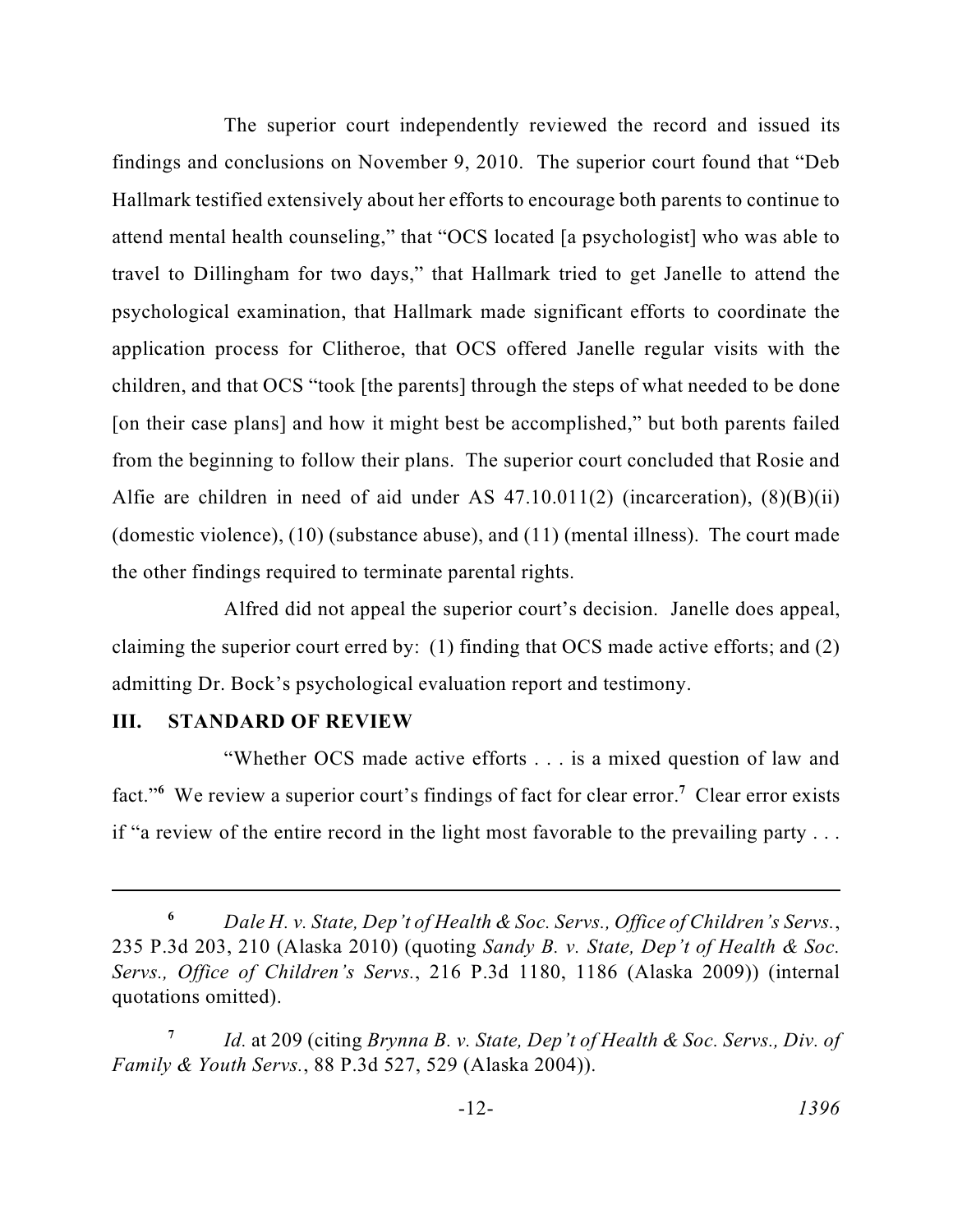leaves . . . a definite and firm conviction that a mistake has been made."<sup>8</sup> Whether a superior court's findings satisfy the requirements of the Indian Child Welfare Act (ICWA) and Alaska's Child In Need of Aid (CINA) statutes and rules is a question of law that we review de novo.**<sup>9</sup>**

"A determination regarding the admissibility of evidence is a matter within the discretion of the trial court, and its rulings will not be disturbed absent an abuse of discretion. If the admissibility of evidence turns on whether the trial court applied the correct legal standard, we review the court's decision using our independent judgment."**<sup>10</sup>** Whether there was a violation of a litigant's due process rights is a question of law.**<sup>11</sup>**

#### **IV. DISCUSSION**

#### **A. Active Efforts**

#### **1. General requirements for termination of parental rights**

 It is undisputed that Rosie and Alfie are Indian children within the meaning of the ICWA.<sup>12</sup> Under ICWA and CINA statutes and rules, OCS must prove five elements before a court may terminate parental rights in a case involving an Indian

 **<sup>8</sup>***Id.* at 209-10 (quoting *Brynna B.*, 88 P.3d at 529) (internal quotations omitted).

<sup>9</sup> *Id.* at 210 (citing *Carl N. v. State, Dep't of Health & Soc. Servs., Div. of Family & Youth Servs.*, 102 P.3d 932, 935 (Alaska 2004)).

 *see also Barbara P. v. State, Dep't of Health & Soc. Servs.*, 234 P.3d 1245, 1253 (Alaska **<sup>10</sup>***Alderman v. Iditarod Properties, Inc.*, 104 P.3d 136, 140 (Alaska 2004); 2010) ("We review a decision to admit expert testimony for abuse of discretion.").

**<sup>11</sup>***D.M. v. State, Div. of Family & Youth Servs.*, 995 P.2d 205, 207 (Alaska 2000).

 of an Indian tribe, or who is an Alaska Native and a member of a Regional Corporation **<sup>12</sup>**25 U.S.C. § 1903(3) (2006) (" 'Indian' means any person who is a member as defined in section 1606 of Title 43."); *see also id.* at § 1903(4), (8).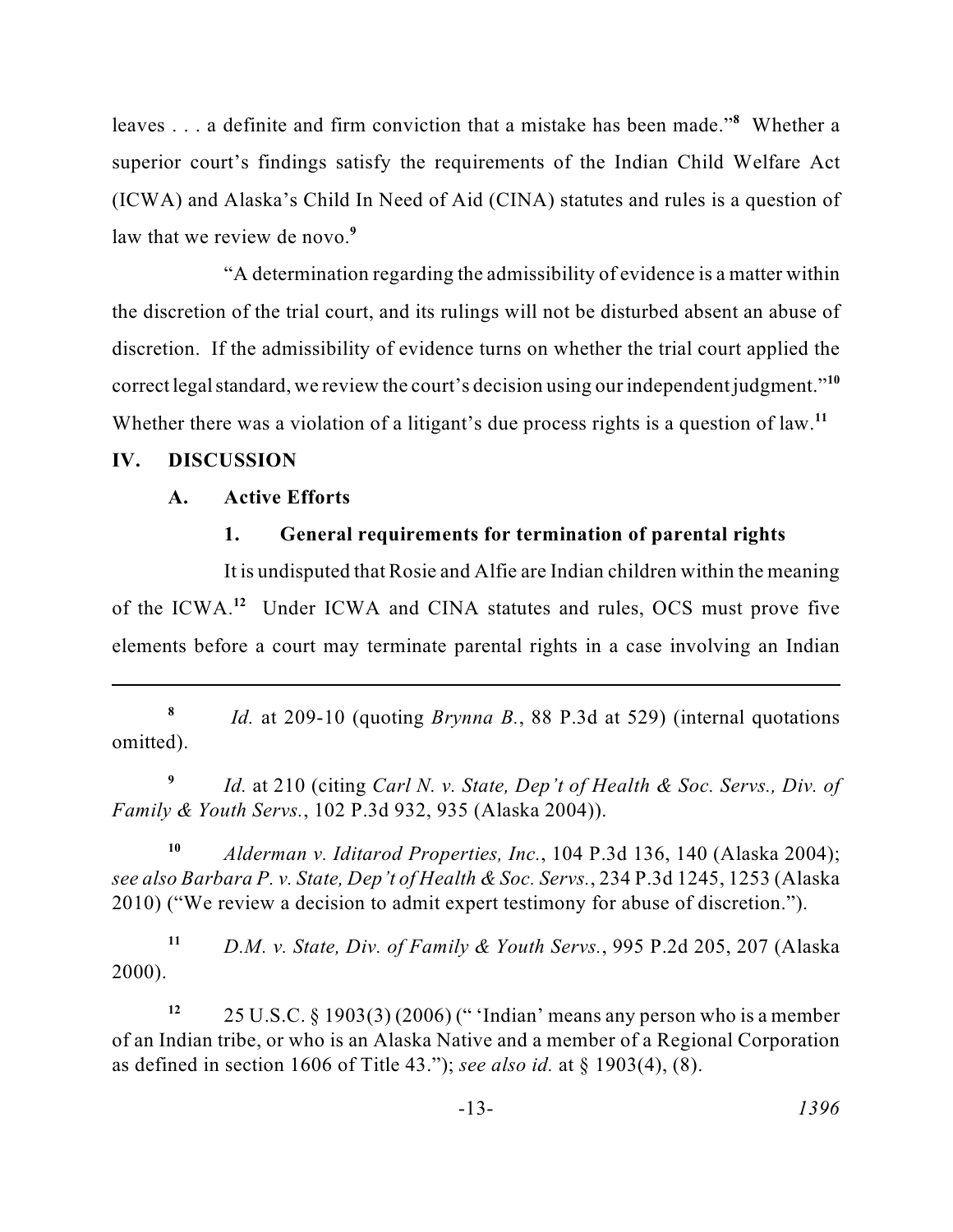child.**<sup>13</sup>**OCS must prove by clear and convincing evidence: (1) that the child has been home that placed the child at substantial risk of harm;**<sup>15</sup>**and (3) that active efforts have in serious emotional or physical damage to the child.<sup>17</sup> Finally, OCS must prove by a preponderance of the evidence (5) that termination of parental rights is in the best subject to conduct or conditions such that the child is "in need of aid"; $^{14}$  (2) that the parent has failed, within a reasonable time, to remedy the conduct or conditions in the been made to provide remedial services and rehabilitative programs designed to prevent the breakup of the Indian family and that these efforts proved unsuccessful.**<sup>16</sup>** OCS must also prove by evidence beyond a reasonable doubt, including the testimony of qualified expert witnesses, (4) that continued custody of the child by the parent is likely to result interests of the child.**<sup>18</sup>**

 Regarding the superior court's termination findings, Janelle only appeals the finding that OCS made active efforts.

# **2. Established standards and principles for the active efforts requirement**

We have announced a number of guiding principles in determining whether OCS has made active efforts. "[N]o pat formula exists for distinguishing between active

**<sup>13</sup>***Dale H. v. State, Dep't of Health & Soc. Servs., Office of Children's Servs.*, 235 P.3d 203, 209 (Alaska 2010).

- **<sup>14</sup>**AS 47.10.088(a)(1); CINA Rule 18(c)(1)(A).
- 15 AS  $47.10.088(a)(2)(B)$ ; CINA Rule  $18(c)(1)(A)(ii)$ .
- **<sup>16</sup>**25 U.S.C. § 1912(d) (2006); CINA Rule 18(c)(2)(B).
- **<sup>17</sup>**25 U.S.C. § 1912(f) (2006); CINA Rule 18(c)(4).
- **<sup>18</sup>**AS 47.10.088(c); CINA Rule 18(c)(3).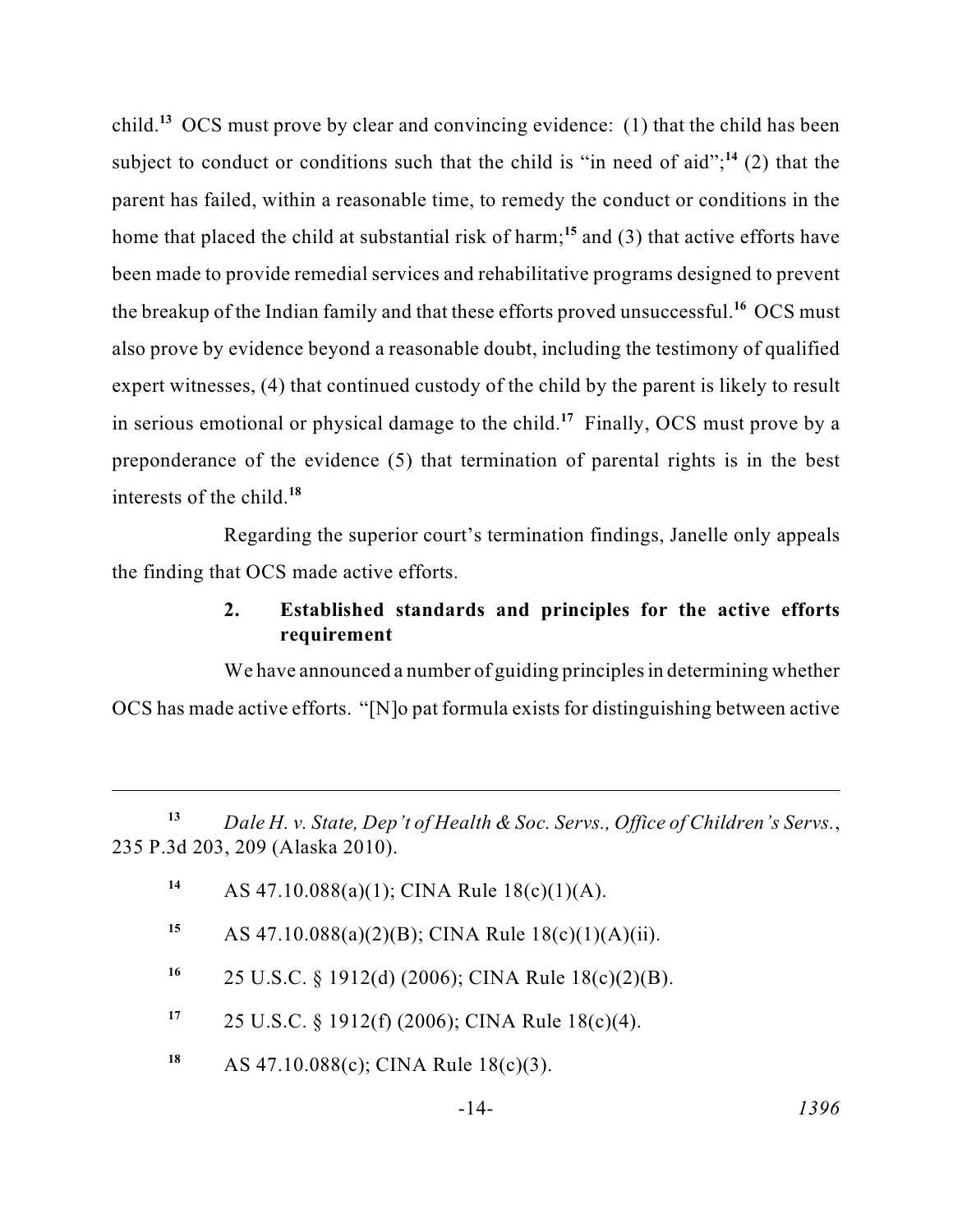and passive efforts"; rather, we have "adopted a case-by-case approach for the active efforts analysis."<sup>19</sup> We have explained:

> must develop his or her own resources towards bringing it to Passive efforts are where a plan is drawn up and the client fruition. In contrast, [a]ctive efforts [are] where the state caseworker takes the client through the steps of the plan rather than requiring that the plan be performed on its own. For instance, rather than requiring that a client find a job, acquire new housing, and terminate a relationship with what is perceived to be a boyfriend who is a bad influence, [ICWA] would require that the caseworker help the client develop job and parenting skills necessary to retain custody of her child. $[20]$

Active efforts are evaluated over time, looking at the State's involvement in its entirety.**<sup>21</sup>** Courts may consider a parent's "demonstrated unwillingness to participate in treatment as a factor in determining whether OCS met its active efforts burden."<sup>22</sup> "[A] parent's lack of cooperation may excuse minor faults in  $OCS$ 's efforts.<sup> $23$ </sup> Finally, when more

**<sup>19</sup>***Pravat P. v. State, Dep't of Health & Soc. Servs., Office of Children's Servs.*, 249 P.3d 264, 271 (Alaska 2011) (citing *Dale H. v. State, Dep't of Health & Soc. Servs., Office of Children's Servs.*, 235 P.3d 203, 213 (Alaska 2010)).

**<sup>20</sup>***Id.* (citing *Dale H.*, 235 P.3d at 213).

 **<sup>21</sup>***Roland L. v. State, Office of Children's Servs.*, 206 P.3d 453, 456 (Alaska 2009) (internal citations omitted).

**<sup>22</sup>***Pravat P.*, 249 P.3d at 271 (citing *Dale H.*, 235 P.3d at 213).

**<sup>23</sup>***Id.* at 272 (citing *Ben M. v. State, Dep't of Health & Soc. Servs., Office of Children's Servs.*, 204 P.3d 1013, 1021 (Alaska 2009)).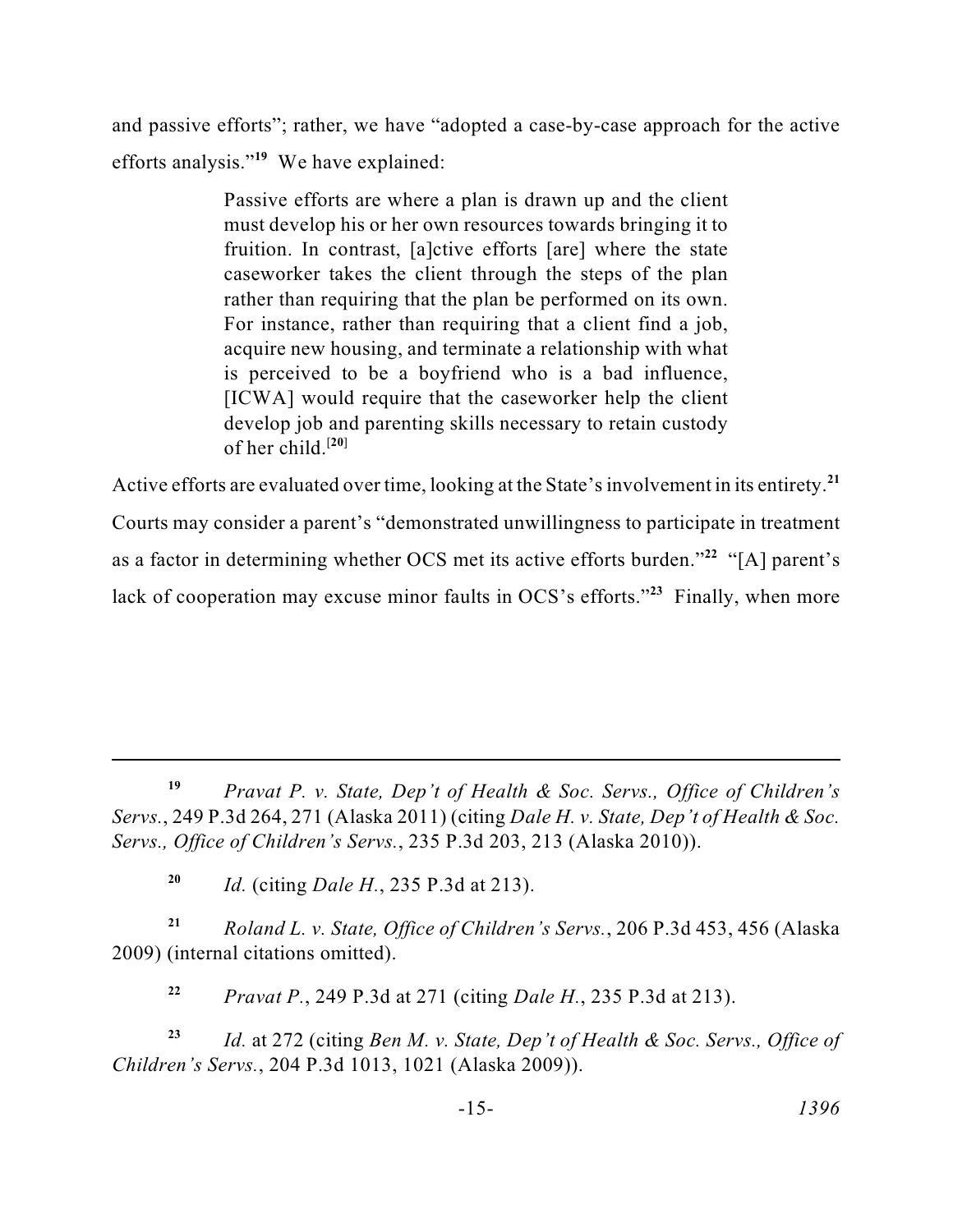than one child is involved, courts should not look at OCS's efforts toward each child in isolation, but rather in the context of its efforts toward all of the children.**<sup>24</sup>**

## **3. OCS Proved Active Efforts By Clear And Convincing Evidence.**

 needed to be done and how it might best be accomplished. Nevertheless, both parents failed from the beginning to follow their case plans, and remain out of compliance." The court added: "While [Alfred and Janelle] often said that they were willing to participate despite repeated and active efforts by the department." Janelle concedes that OCS made After reviewing the evidence, the superior court concluded that "[OCS] made [Alfred] and [Janelle] aware of the requirements of their case[] plans, and the possible consequences of noncompliance, and took them through the steps of what in the recommended treatment and programs, their conduct showed that they were not, some efforts, but she argues their efforts did not rise to the level of "active." In particular, Janelle argues that OCS's efforts toward getting her into residential treatment were deficient.

 safety plan and a number of case plans; reviewing the case plan with Janelle every week change diapers and helping Janelle handle Rosie; arranging for Janelle's therapist to give The record shows that the superior court's findings are well supported. OCS made numerous efforts in this case, including referring Janelle to mental health appointments and substance abuse assessments (which she often missed); developing a and including an ICWA worker to ensure the plan's requirements were understood; repeatedly offering transportation to appointments (which Janelle usually declined); scheduling two visitations with the children per week; showing the parents how to parenting advice during her counseling appointments to compensate for the lack of

 *Sandy B. v. State, Dep't of Health & Soc. Servs., Office of Children's Servs.*, 216 P.3d 1180, 1188-89 (Alaska 2009). **24**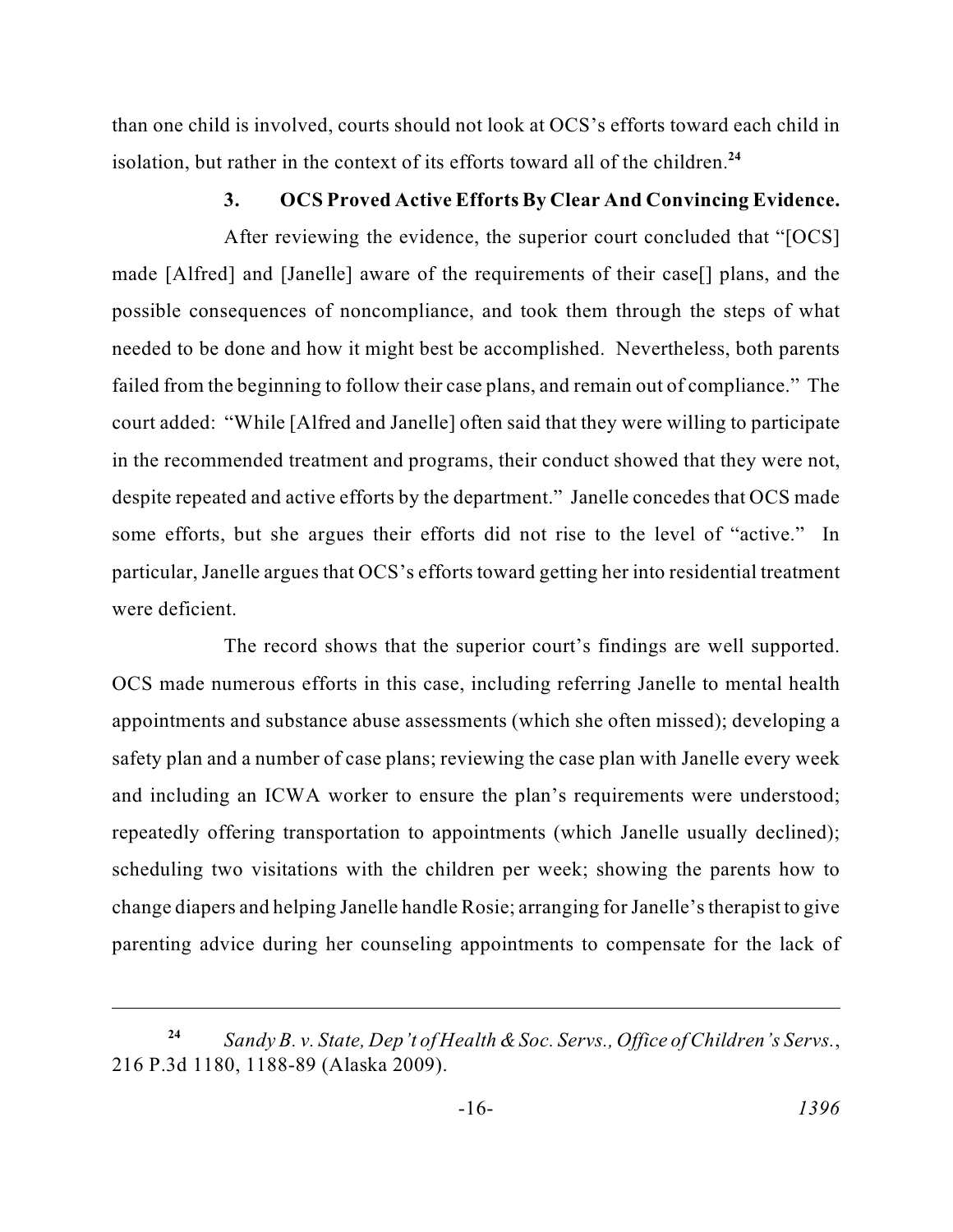Program to the parents and encouraging them to attend Cuddle Cure, a parent and family scheduling and paying for a substance abuse assessment at Jake's Place; arranging a psychological evaluation for Janelle with Dr. Bock (who traveled from Kenai to Dillingham to do the evaluation); and going to Janelle's home twice to wake her and take parenting classes in Dillingham; mailing weekly information from the Infant Learning education program for new parents or at-risk parents of newborns; helping Janelle get into an alternative school (which Janelle stopped attending); scheduling an appointment for Janelle in Anchorage (which Janelle missed after flying there); scheduling an appointment with a psychiatrist for possible medication (which Janelle missed); her to Dr. Bock's evaluation.

 helped Janelle develop a strategy to tell her therapist that she wanted to switch to another therapist, and arranged a conference call so that Hallmark and Janelle could talk to the Janelle obtain an x-ray to use in place of a tuberculosis clearance. Indeed, Janelle due to her situation as a victim of abuse. Although the superior court denied the motion, OCS made additional efforts on Janelle's behalf. For example, Hallmark therapist together. Hallmark helped Janelle complete paperwork for Clitheroe, encouraged Janelle to call Clitheroe every week from the OCS office to ensure that Clitheroe kept a bed available while Janelle obtained the necessary clearances, wrote letters for Janelle to take to the hospital so she could get a medical clearance, and helped testified that Hallmark did "most of" the work to get her accepted into Clitheroe. Hallmark also spoke with Janelle's landlord after she and Alfred were given an eviction notice and she helped them generate ideas about how they might keep the apartment. Finally, OCS filed a motion to release Janelle's psychological evaluation to Adult Protective Services when OCS thought she might need a guardian or additional services it was another active effort by OCS.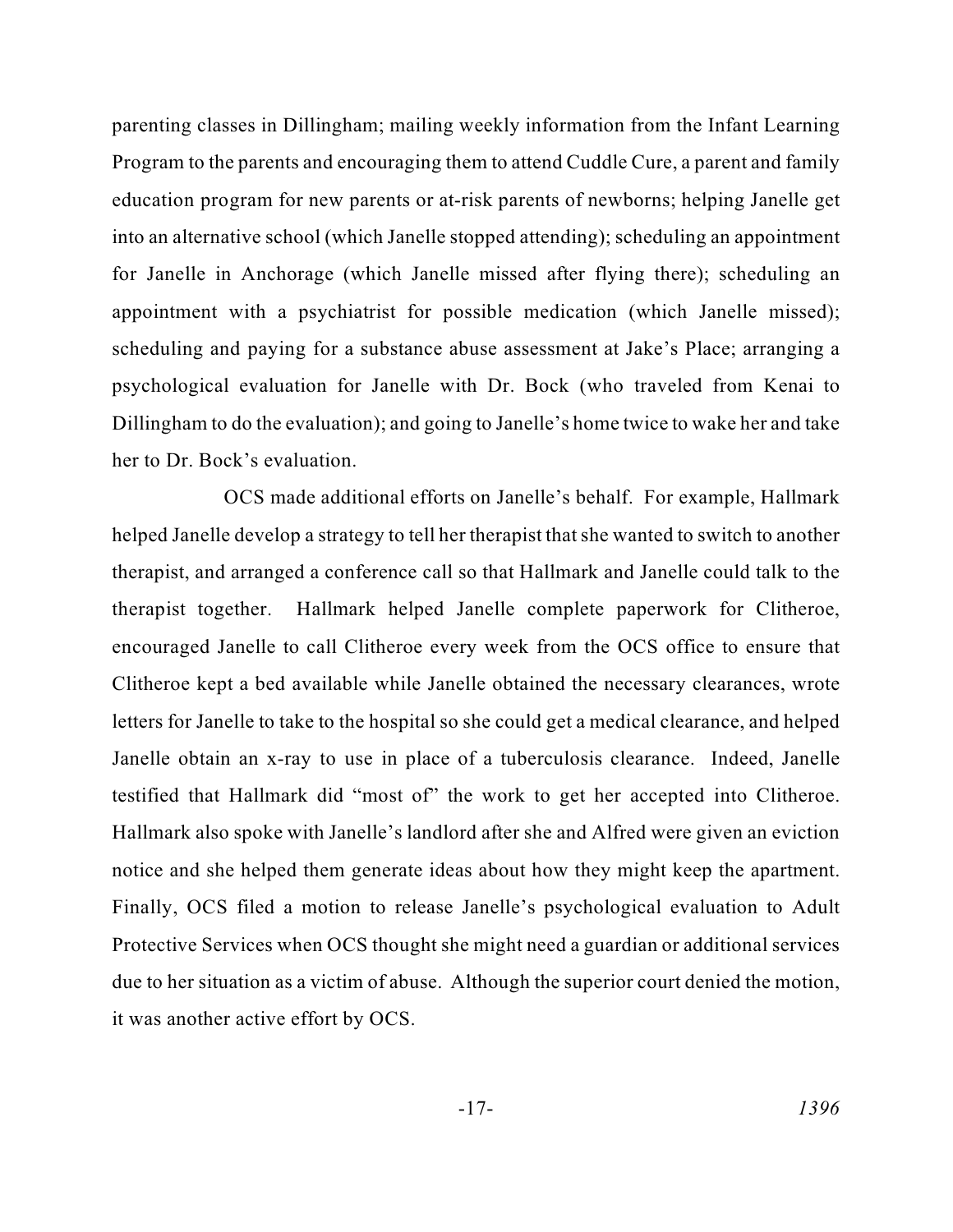efforts, Janelle testified that she did not follow her case plan, that she would often miss These efforts go beyond merely developing a case plan and leaving it to the parent to use her own resources to complete it. The guardian ad litem described OCS's efforts as "exemplary." Further, even if there were some deficiencies in OCS's overall scheduled appointments, and that she would show up to visitations with a hangover and smelling "like booze."

 a factor in determining whether OCS met its active efforts burden."**<sup>25</sup>** Looking at OCS's A parent's "demonstrated unwillingness to participate in treatment [may be] efforts in their entirety,**<sup>26</sup>** and Janelle's repeated failure to substantially participate in treatment, we affirm the superior court's conclusion that OCS made active efforts.

# **B. The Admission Of Dr. Bock's Evaluation And Testimony**

 psychological evaluation report and corresponding testimony because Janelle's counsel was not present during the evaluation and because Janelle was in a vulnerable state. The Janelle argues the superior court erred by admitting Dr. Bock's State responds that "any objection to how the evaluation was conducted has been waived."

CINA Rule 16(b) provides: "The court may order mental and physical examinations of the child and the child's parents" to aid in disposition. CINA Rule 8(a)

 minor failures by the state and rejected arguments that the state could possibly have done **<sup>25</sup>***Pravat P.*, 249 P.3d at 271 (citing *Dale H.*, 235 P.3d at 213); *see also Ben M. v. State, Dep't of Health & Soc. Servs., Office of Children's Servs.*, 204 P.3d 1013, 1021 (Alaska 2009) ("Where services have been provided and a parent has demonstrated a lack of willingness to participate or take any steps to improve, this court has excused more.").

**<sup>26</sup>***Roland L.*, 206 P.3d at 456 (internal citations omitted); *see also Thomas H. v. State, Dep't of Health & Soc. Servs., Office of Children's Servs.*, 184 P.3d 9, 16 (Alaska 2008) (holding that OCS made active efforts despite failing to refer parent to mental health evaluation).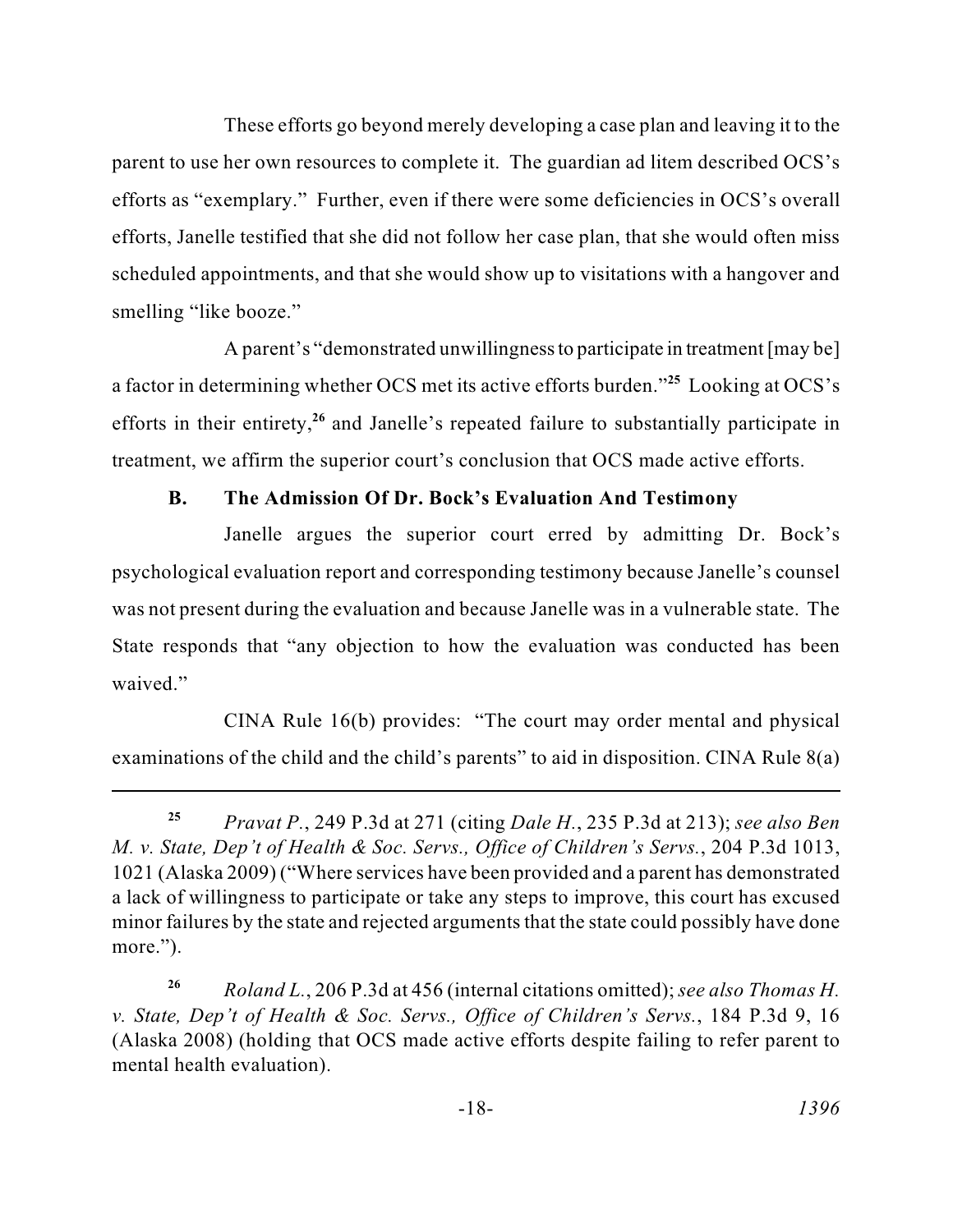further states that physical and mental examinations are permissible discovery methods. Section 8(b) explains that "[d]iscovery and [d]isclosure[s] in CINA actions are governed by Civil Rules 26-37," with some exceptions not relevant here. Therefore, Civil Rule 35, which addresses compelled mental and physical examinations, also applies in cases for terminating parental rights. $27$  That rule states:

> When the mental or physical condition . . . of a party . . . is in controversy, the court in which the action is pending may order the party to submit to a physical or mental examination by a suitably licensed or certified examiner. . . . The order may be made only on motion for good cause shown and upon notice to the person to be examined and to all parties and shall specify the time, place, manner, conditions, and scope of the examination and the person . . . by whom it is to be made.

evaluation.<sup>28</sup> Her argument is that alleged procedural faults with the evaluation render way the psychological report was obtained, we agree with OCS that Janelle waived her Janelle does not dispute that OCS had good cause for requesting a psychological it inadmissible. Although we conclude that there were procedural irregularities in the objection to the examination.

As explained, Janelle's therapist recommended that Janelle undergo a psychiatric evaluation and a psychological evaluation. Assistant attorney general David Noteboom spoke with Janelle's counsel, Joe Faith, about OCS's desire to arrange a psychological exam. Faith and Noteboom contest whether or not Faith opposed the

 **<sup>27</sup>***See Alyssa B. v. State, Dep't of Health and Soc. Servs.*, 123 P.3d 646, 650 (Alaska 2005) (applying Civil Rule 35's requirements in termination proceeding).

 July 2009 but a psychiatric evaluation was not done. Janelle argued before the superior <sup>28</sup> The superior court ordered Janelle to undergo a psychiatric evaluation in court that OCS did not need both psychiatric and psychological evaluations. She does not renew that objection here.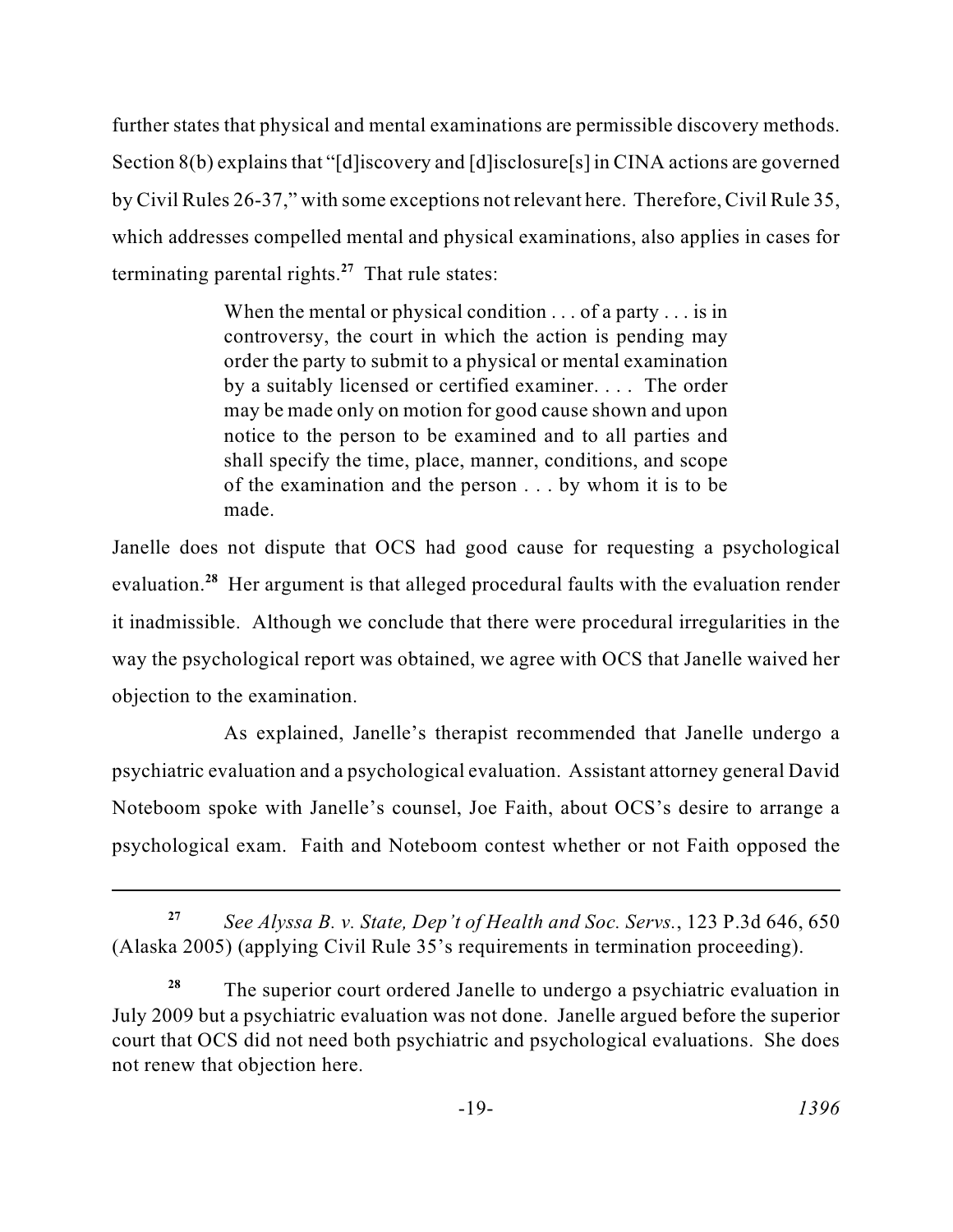evaluation during their conversation, but Faith encouraged Noteboom to file a motion to which he would respond. Hallmark gave Faith the name and telephone number of the psychologist expected to perform the evaluation, Dr. Bock, and Faith contacted Dr. Bock's office on August 19.

OCS filed a motion to order psychological evaluation on September 14, 2009. The accompanying memorandum explained:

> the Office of Children's Services. The examination is going mental health, the historical context of her mental health and A psychological examination will be arranged for [Janelle] by to be scheduled as soon as a time is coordinated with the psychologist, social worker Debra Hallmark and [Janelle]. The department requests that [Janelle] be evaluated and that the scope of the evaluation be to assess [Janelle's] present child protective and juvenile justice history, cognitive and emotional well-being, and her current mental status.

The guardian ad litem did not oppose OCS's motion. Janelle's counsel failed to file anything because of an "oversight," although he spoke with Janelle about the motion.

 Monday, September 21 to accommodate Dr. Bock's schedule. Janelle's counsel swore Hallmark swore in an affidavit that she did inform him of the date of the evaluation, and that she did so before it was performed. Hallmark's affidavit also included the statement that Janelle "agreed to have the evaluation done. [Janelle] never once said a word about OCS scheduled Janelle's evaluation for Sunday, September 20 and in an affidavit that he was never informed of the date, time, or place of the evaluation; talking with her attorney or not wanting the evaluation performed." Dr. Bock conducted the evaluation as scheduled.

On September 22, one day after the evaluation was completed, the superior court issued a one-sentence order granting OCS's motion.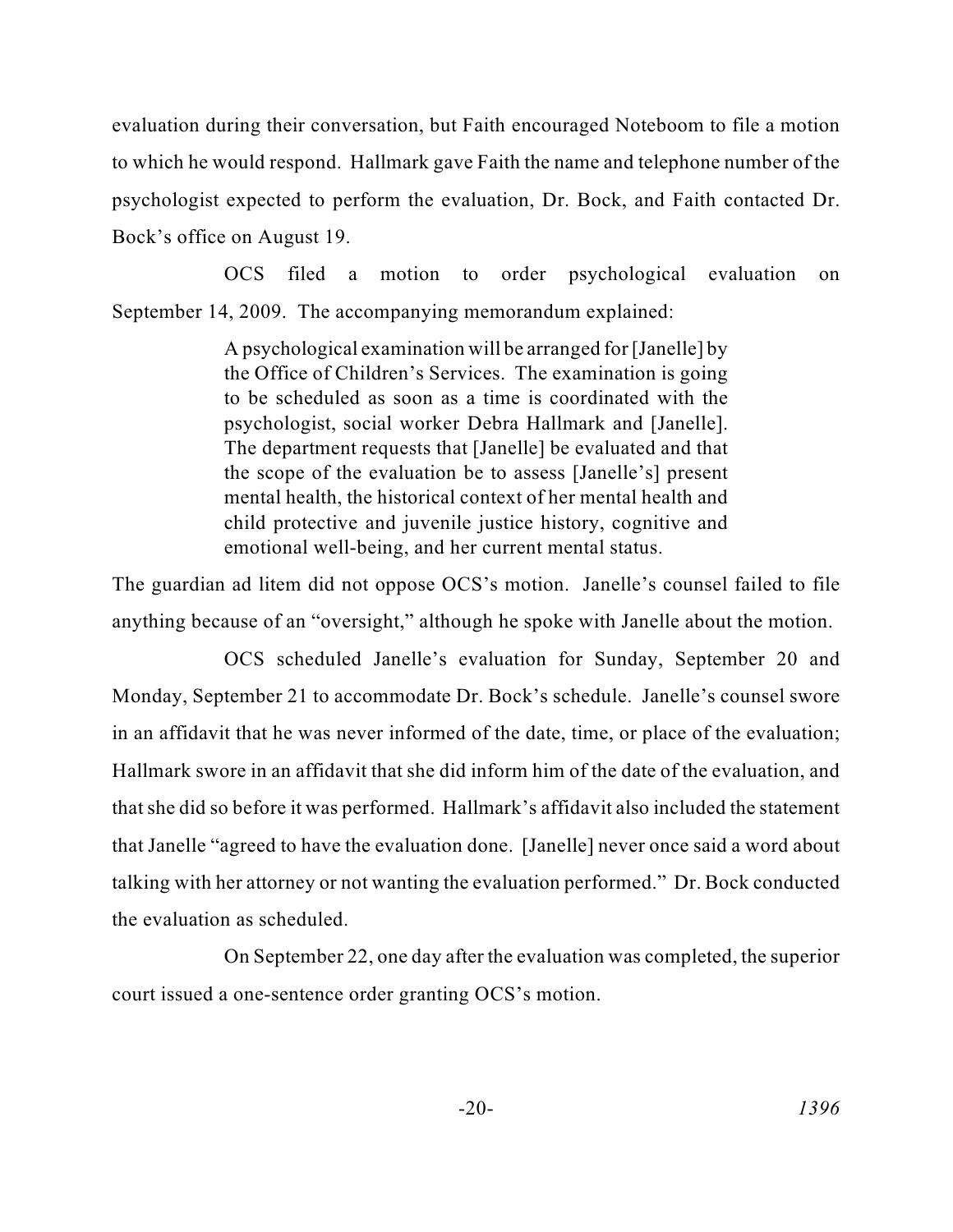performing the evaluation without having her attorney present. Janelle also claimed the Janelle filed a motion for reconsideration on September 24, claiming that OCS took advantage of her vulnerable state and that it violated her due process rights by court's order was defective because it failed to specify the time, place, manner, and conditions of the examination. She requested the court either exclude all evidence related to the evaluation and deny OCS's motion, or require OCS to obtain a new evaluation, using an order that strictly complied with Civil Rule 35, and which allowed Faith to be present.

 examination because she and her counsel were both aware of the dates of the evaluation and of the contact information for the psychologist, and yet "[i]n no conversation did reconsideration of its order authorizing Dr. Bock's evaluation. Janelle argues on appeal that the superior court erred in admitting Dr. Bock's evaluation report and corresponding The superior court agreed to hear arguments on the motion for reconsideration at a permanency hearing scheduled for October 14. OCS's written opposition argued that Janelle waived any right to have counsel present during the [Janelle] or [her counsel] request counsel to be present during the psychological evaluation or to record the evaluation." At the hearing, the superior court denied testimony.

 that the trial court's order "shall specify the time, place, manner, conditions, and scope evaluation at the request of [OCS]." It may have been the superior court's intention to adopt the terms outlined in OCS's motion, but in this case the details of the evaluation Even putting aside the factual dispute over whether Janelle's counsel was expressly told the dates of the evaluation, we recognize two reasons the psychological evaluation was undertaken in a procedurally deficient manner. First, Rule 35 provides of the examination and the person or persons by whom it is to be made." Here, the superior court's order simply stated that "[Janelle] shall complete a psychological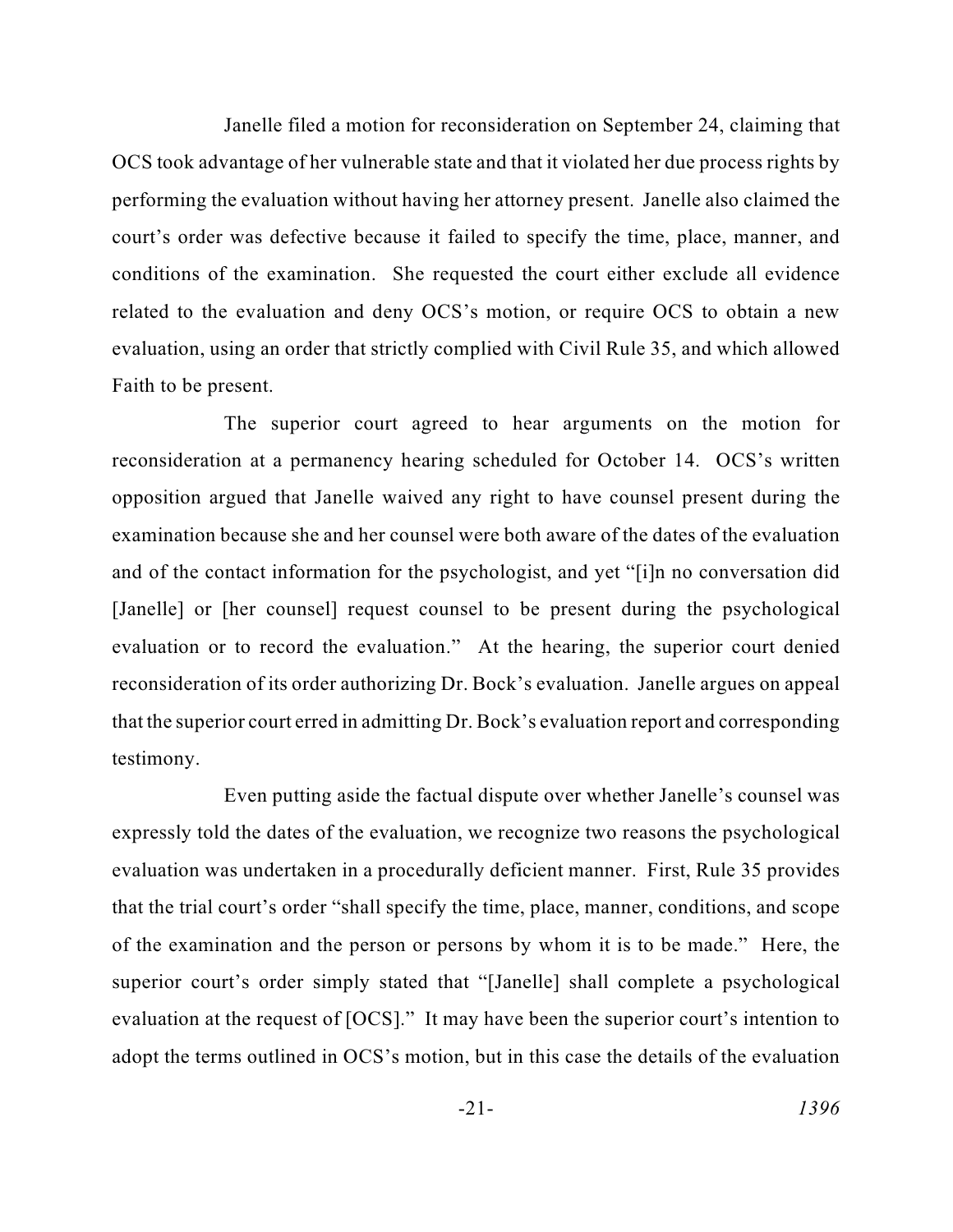were left mostly unspecified; only the evaluation's scope was defined in OCS's motion. Second, OCS scheduled the evaluation to occur before the court ruled on its pending motion. Although the court granted the unopposed motion one day later, neither OCS's motion nor the court's order would have given Janelle's counsel notice of the scheduled evaluation if he was not explicitly informed of the date, place, or time by OCS, Noteboom, or Dr. Bock's office.

 vulnerable because her lawyer did not attend the evaluation and that this warrants excluding the evaluation report. The State responds that Janelle waived her right to have counsel attend by willingly going to the evaluation and by not indicating that she wanted Janelle claims that OCS's failure to provide notice to her lawyer of the impending evaluation violated procedural due process. She argues that she was her counsel present "until several days *after* the evaluation occurred."

 an order requiring the plaintiff to submit to a physical examination under Civil Rule 35.**<sup>31</sup>** The plaintiff did not object, but asserted rights to record the examination and have his Janelle cites *Langfeldt-Haaland v. Saupe Enterprises, Inc.***<sup>29</sup>**and *State v. Johnson* **<sup>30</sup>**in support of her argument. The defendant in *Langfeldt-Haaland* moved for attorney present.**<sup>32</sup>**The trial court granted the defendant's request but it did not permit

**<sup>29</sup>**768 P.2d 1144 (Alaska 1989).

- **<sup>30</sup>**2 P.3d 56 (Alaska 2000).
- **<sup>31</sup>***Langfeldt-Haaland*, 768 P.2d at 1144.
- $32$  *Id.*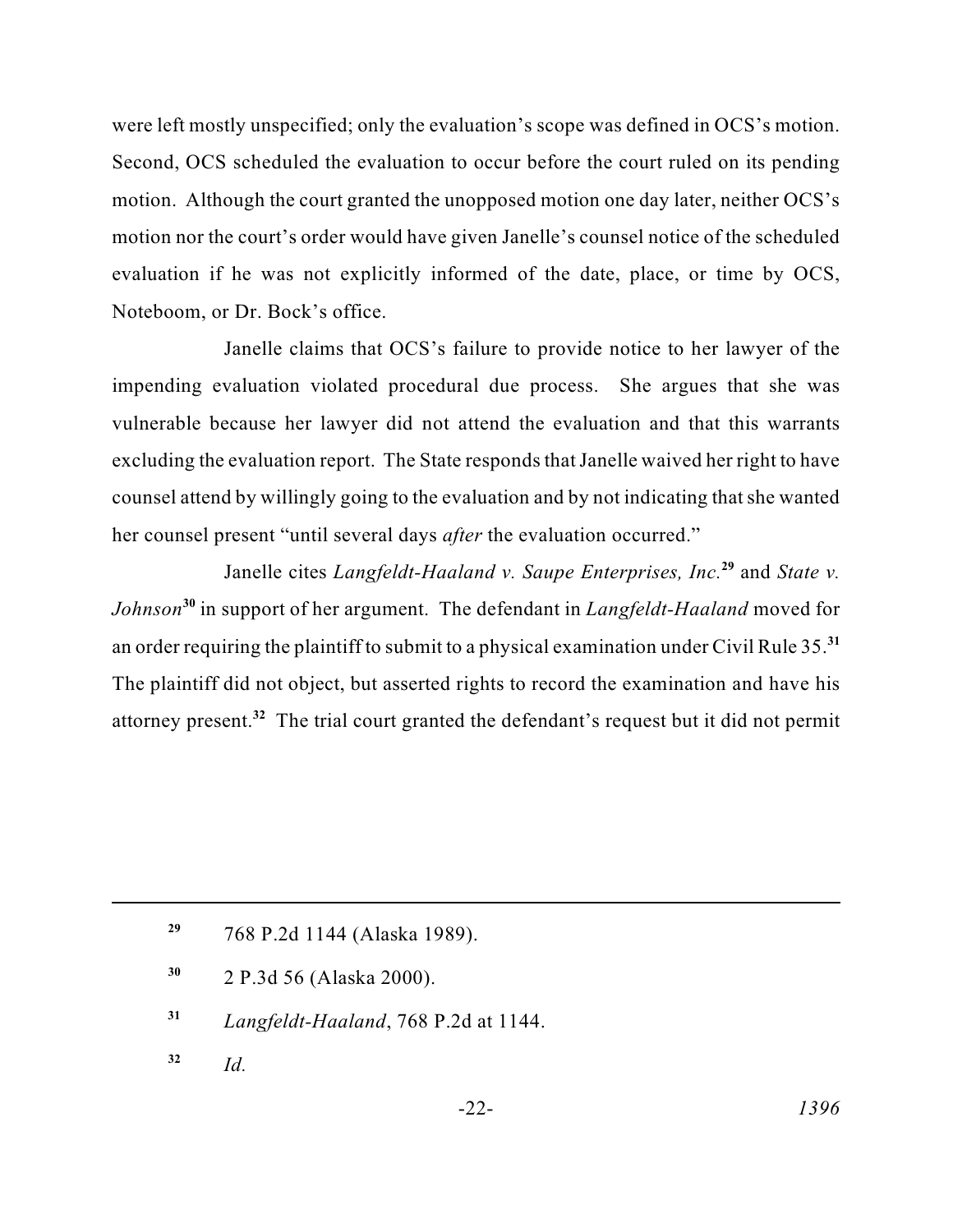the plaintiff to have the benefit of counsel or tape recording at the evaluation.**<sup>33</sup>**We reversed, concluding that the examinee was allowed to have counsel present.**<sup>34</sup>**

 down a stairway.**<sup>35</sup>**The State sought an evaluation of Johnson after discovery had closed, In *Johnson v. State*, Garry Johnson brought a claim against the State seeking recovery for injuries he sustained when a swinging jail-cell door knocked him which Johnson's counsel cooperatively allowed.<sup>36</sup> But Johnson's counsel explicitly "expressed his desire to be present."**<sup>37</sup>** Despite this request, the State went ahead with the examination without sufficiently notifying Johnson's counsel.<sup>38</sup> As a result, the trial court excluded the testimony of the examining physician, and we affirmed that decision.**<sup>39</sup>**

 without mentioning her attorney, and Faith never requested to be present at any We find these cases distinguishable. *Langfeltd-Haaland* and *Johnson* both involved examinees or attorneys who expressly requested that counsel be present at an evaluation.<sup>40</sup> Here, Janelle willingly went to the evaluation on September 20 and 21

- **<sup>35</sup>***Johnson*, 2 P.3d at 58.
- **<sup>36</sup>***Id.*

- **<sup>38</sup>***Id.* at 58.
- **39** *Id*. at 58, 61-62.

 P.2d 1144 (Alaska 1989) ("Svend did not object [to the Rule 35 motion], but asserted **<sup>40</sup>***See id.* at 62 ("Johnson's counsel . . . agreed to allow the examination but expressed his desire to be present."); *Langfeldt-Haaland v. Saupe Enterprises, Inc.*, 768 rights to record the exam and to have his attorney present.").

**<sup>33</sup>***Id.* 

**<sup>34</sup>***Id.* at 1146-47.

**<sup>37</sup>***Id.* at 62.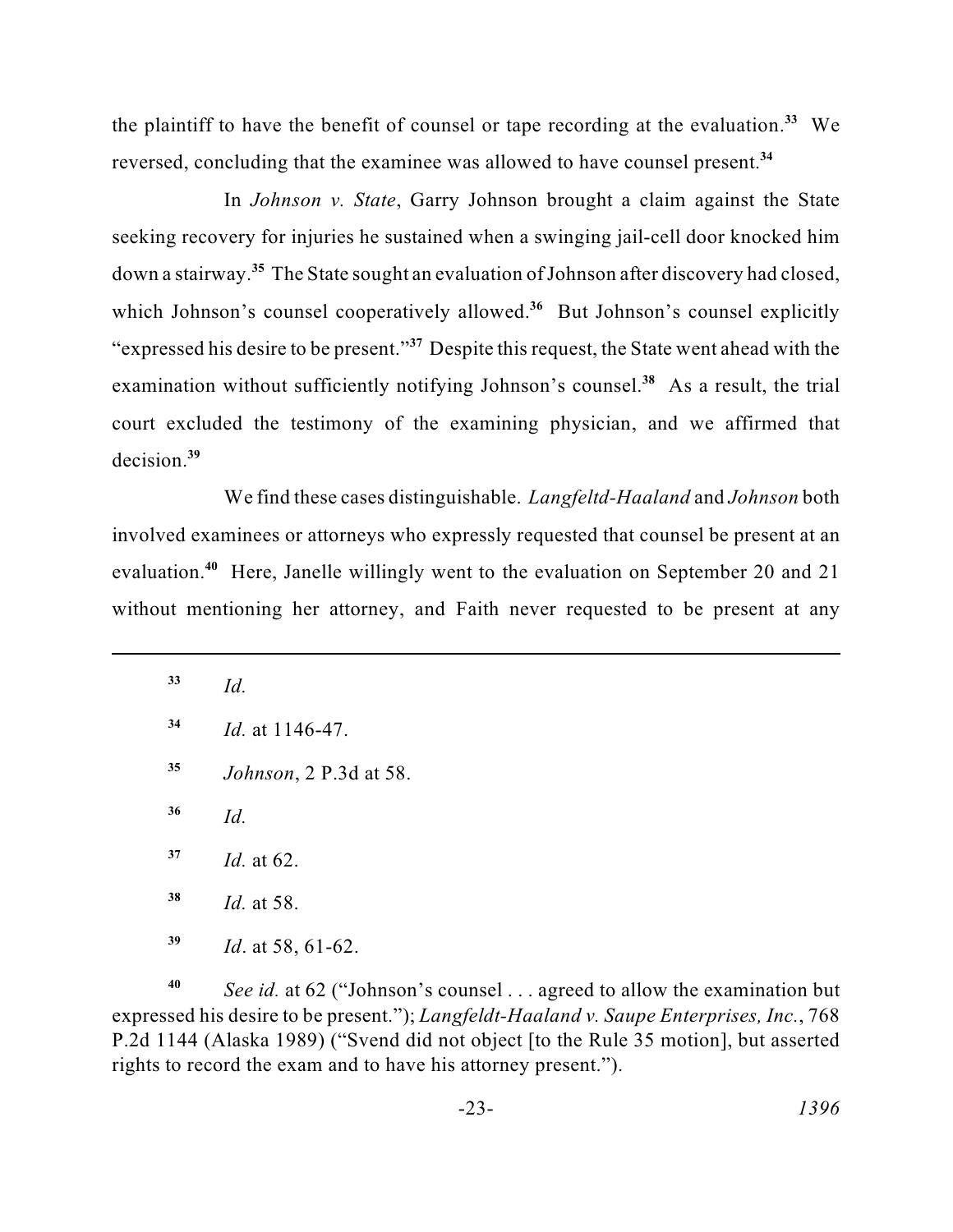that of the examinee in *In re John Lawrence M.*, where the New York Supreme Court, evaluation despite talking with Noteboom, Hallmark, Dr. Bock's office, and Janelle about the evaluation before it was performed. This makes Janelle's situation more like Appellate Division explained:

> counsel was abridged because their counsel were not present As ground for reversal, respondents argue that their right to at their court-ordered psychiatric examinations. Although respondents were entitled to have their counsel present at the court-ordered psychiatric examinations if they so requested, there is no showing that they made any such request.  $[41]$

 We have said that a party may choose to attend an evaluation without evaluation. Indeed, the only evidence of Janelle asking that her "lawyer [be] present at with him earlier that week, but Janelle did not object or ask to consult with her lawyer counsel.**<sup>42</sup>**Although Hallmark helped Janelle on the mornings of the evaluation, there was no showing that OCS forced Janelle to attend the evaluation. Also, there is no dispute that Janelle did not request her attorney's presence before undergoing the any psychiatric or psychological evaluation" is contained in an affidavit she filed three weeks after the September evaluation had been completed. Janelle must have known that her counsel was aware of the possible evaluation because she discussed OCS's motion when Hallmark picked her up on the mornings of the evaluation. Finally, Janelle's counsel never asked to be present at the evaluation, nor did he formally oppose OCS's

**<sup>41</sup>***In re Matter of John Lawrence M.*, 531 N.Y.S.2d 149, 150 (N.Y.A.D. 1988) (citation omitted).

 **<sup>42</sup>***Langfeldt-Haaland*, 768 P.2d at 1147 n.24 ("If the client does not wish his or her attorney to attend all or part of an examination, those wishes must of course govern.").